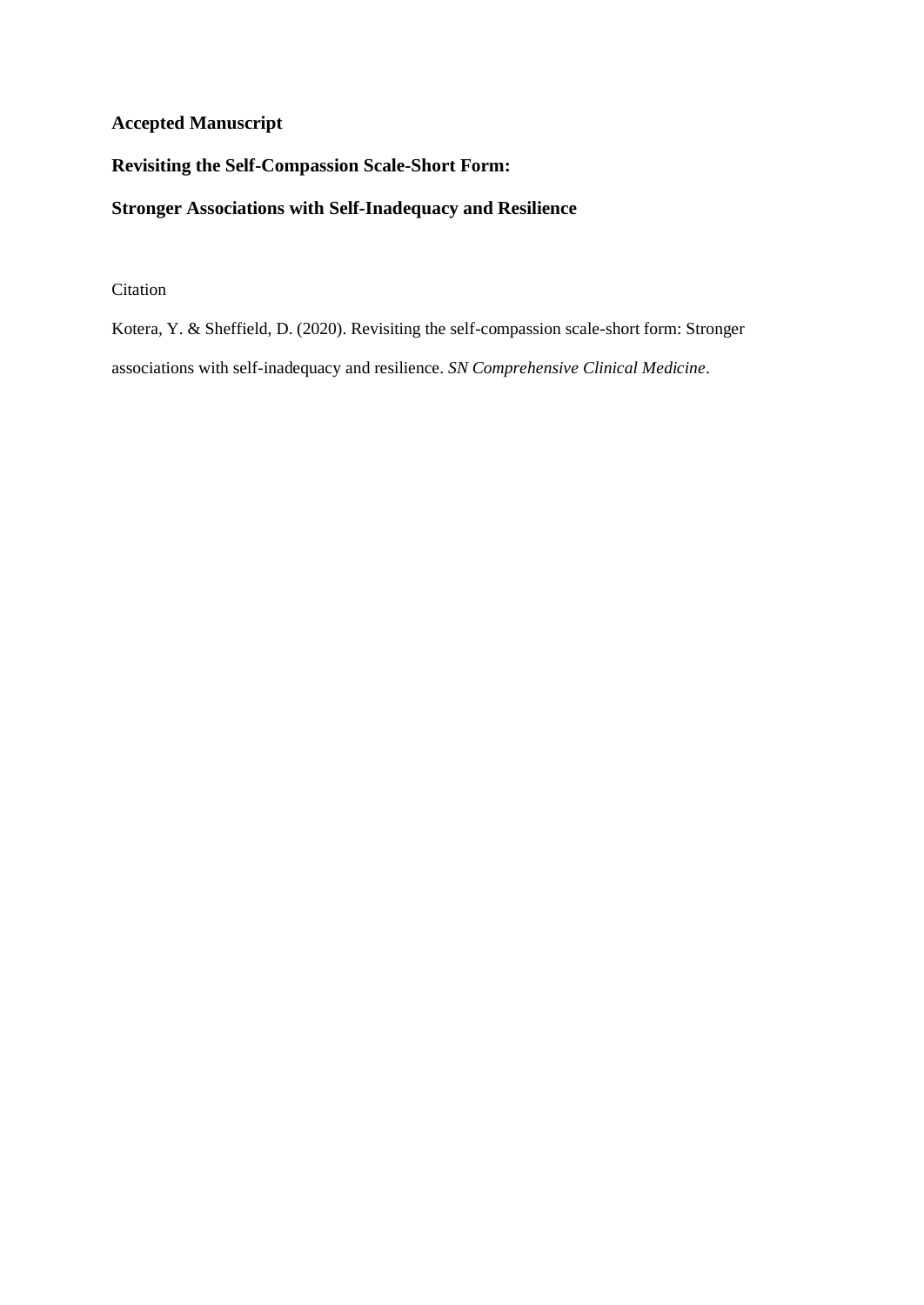## Abstract

### **Objectives**

The Self-Compassion Scale-Short Form (SCS-SF) was developed as an economical alternative for the Self-Compassion Scale (SCS), one of the few scales to assess selfcompassion. Despite the active use of the SCS-SF, a psychometric evaluation of this scale remains limited. This study analysed the factor structure, reliability, and construct validity of the SCS-SF in UK university student populations.

#### **Methods**

Of 365 students approached, 333 completed the SCS-SF, and other measures including negative psychological constructs (mental health problems, self-criticism, and mental health shame) and positive psychological constructs (self-reassurance, resilience, and wellbeing). Data were analysed through confirmatory factor analyses and correlations.

## **Results**

CFA revealed that the six-factor structure, reported in the validation paper, was not replicated. The positive factor, consisting of the three positive subscales, was not strongly related to any variable, but moderately related to reassured-self, resilience, wellbeing, and inadequate-self. The negative factor, consisting of the three negative subscales, was strongly related to inadequate-self, and moderately related to resilience, reassured-self, stress, wellbeing, depression, and internal shame. Coefficients in the negative factor were in general larger than those in the positive factor. The total SCS-SF score was most strongly related to inadequateself, followed by resilience. Inter-correlations of the six subscales did not follow Neff (2003b)'s theoretical model of self-compassion nor the full-scale factor solution.

## **Conclusions**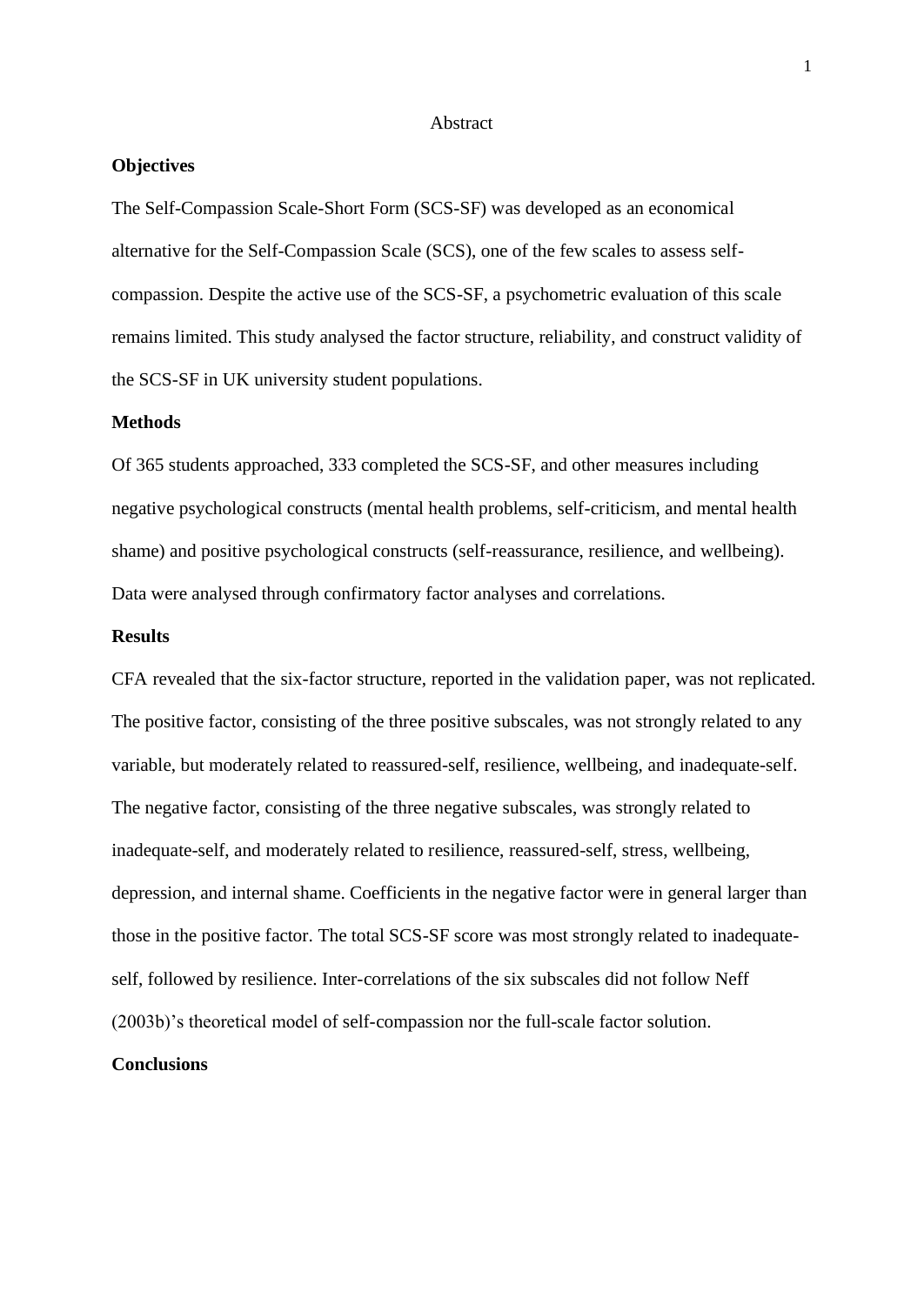Findings do not accord with the common use of the global SCS-SF score as an assessment of six factors of self-compassion, and suggest a two factor solution assessing self-criticism and self-compassion.

*Keywords: self-compassion, short assessment tool, confirmatory factor analysis, selfinadequacy, resilience*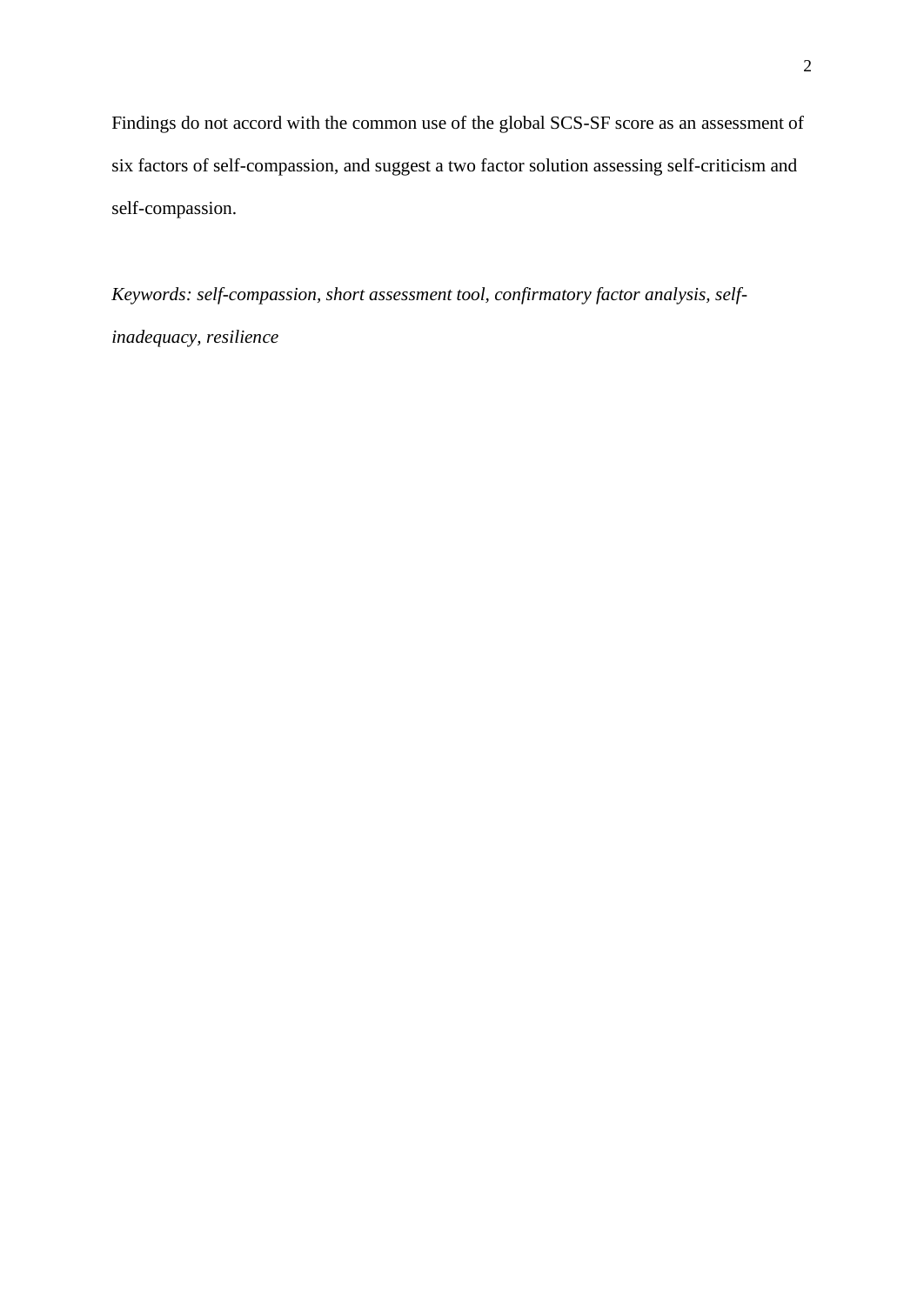#### **Introduction**

Self-compassion - being understanding and accepting of one's weaknesses and inadequacies (Neff, 2003a) - has been receiving increasing attention (Lopez et al., 2015), particularly in the fields of mental health and psychology (Barnard and Curry, 2011; Kotera et al., 2018a; Kotera et al., 2018b; Kotera et al., 2018c; Kotera et al., 2019). A meta-analysis of 20 studies reported large (as defined Cohen, 1988) associations between self-compassion and various types of mental distress including depression and anxiety (MacBeth and Gumley, 2012). Further, intervention studies found that enhancing self-compassion also improved various outcomes including mental health (Gilbert and Procter, 2006), wellbeing (Mantelou and Karakasidou, 2017), and life satisfaction (Neff and Germer, 2013). These studies reported that practicing compassion towards one's inadequacies and life challenges can counter shame and self-criticism, which otherwise might lead to poor mental health and wellbeing (Gilbert, 2009).

Self-compassion is most commonly regarded (Lopez et al., 2015) as a healthful formulation of self-acceptance, based upon (i) self-kindness: an understanding of oneself when facing inadequacy, rather than self-criticism and self-judgement, (ii) common humanity: a notion that suffering is an unavoidable human condition, as opposed to viewing it as a source of isolation (e.g., 'Why me?'), and (iii) mindfulness: being presently aware of hurtful thoughts, instead of over-identifying with them (Neff, 2003a; Neff 2003b). These three components are theorised to interplay with each other: improvement in one element can lead to improvement in another (Neff, 2003b). Self-compassion, therefore, is based on positive constructs of self-kindness, common humanity, and mindfulness, and the absence of their opposites, the negative constructs of self-judgement, isolation, and over-identification (Neff, 2003a). The positive constructs may be explained by significant relationships between self-compassion and positive affects (e.g., happiness and optimism) and personality traits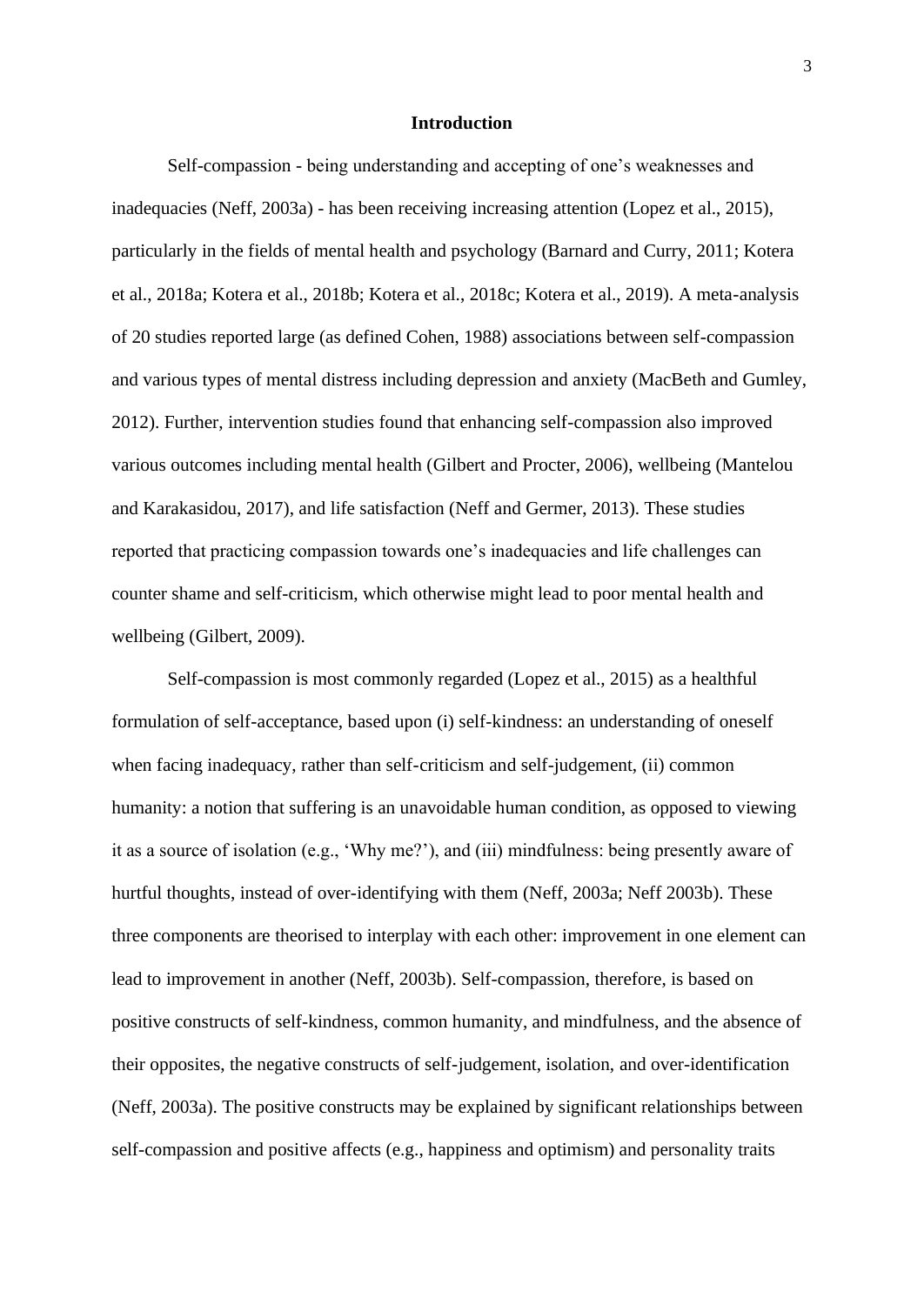(e.g., agreeableness) (Neff et al., 2007). On the other hand, the negative constructs may be explained by the strong associations with mental health problems (e.g., depression, anxiety, stress) and shame (Kotera et al., 2018b; Kotera et al., 2018c; Kotera et al., 2019; Leary et al., 2007; Neff, 2003a; Raes et al., 2011).

The Self-Compassion Scale (SCS; Neff, 2003a) is the most commonly used measure of self-compassion in research (Lopez et al., 2015), although other self-compassion scales have been developed recently (e.g., Gilbert et al., 2017; Smith et al., 2018; Gu et al., 2019). However, this 26-item scale has been criticised for its limited reliability; in Lopez et al.'s study (2015) of 1643 Dutch participants aged 20–97 years, confirmatory factor analyses (CFAs) could not replicate the original six-factor structure of the SCS. Indeed, exploratory factor analyses (EFAs) indicated a two-factor solution with the positive components (selfkindness, common humanity, and mindfulness) and the negatives ones (self-judgement, isolation, and over-identification), as the best fit model with good internal consistency. Similar results were also yielded in other studies, reporting a best and good fit of a two-factor solution (Coroiu et al., 2018; Costa et al., 2016; Phillips and Ferguson, 2013). Neff (2016) attributed these poor fits with the six-subscale model to the language translation and the specific study contexts, in line with her previous research into differences of self-compassion in different cultures (Neff et al., 2008). However, the generalisability of SCS needs to be refined. Recently, following other research supporting the validity of SCS (Cleare et al., 2017; Zhang et al., 2019), Neff et al. (2019) conducted more comprehensive analyses (*n*=11,685) which confirmed the reliability of the six-factor model of the SCS.

In order to reduce the time and effort for participants, a brief version of SCS, the 12 item Self-Compassion Scale-Short Form (SCS-SF; Raes et al., 2011) was developed; this was particularly desirable in clinical research where patients often have to complete large batteries of assessments. The global score of SCS-SF was almost perfectly correlated with the global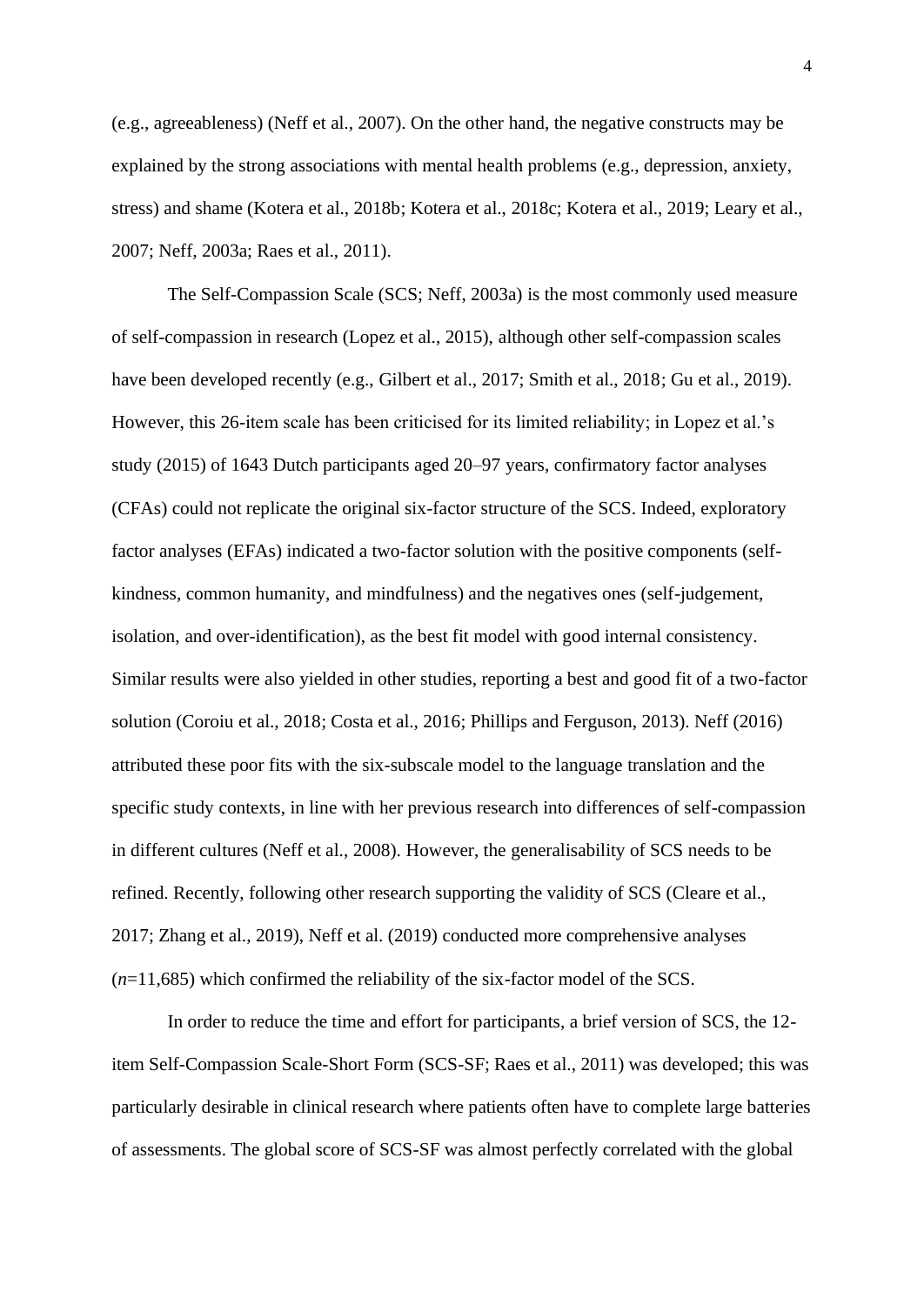score of SCS (Raes et al., 2011). Raes et al. recruited two Dutch samples (271 undergraduate psychology students and 185 from general population), using the Dutch version of SCS, and one American sample (415 students), using the original English version of SCS. Raes et al. selected two items from each subscale that were strongly correlated with the global score of SCS, and their intended subscale score (recommended by Stöber and Joormann, 2001), while qualitatively considering the breadth of the original subscale contents (to counter the risk of suboptimal content domain coverage; Thompson, 2007). While the global SCS-SF score was almost perfectly correlated with the global SCS score ( $r \geq .97$ ), the internal consistencies of the subscales in the SCS-SF (the English version) were less good, varying between .54 and .75; hence, only the global SCS-SF score, and not the subscales, was recommended for use (Raes et al., 2011).

The validity of the SCS-SF has been tested in various populations. Among 594 randomly recruited elder participants, the Swedish SCS-SF did not yield reliable results. Good reliability was only found in the group of 66-year-olds ( $\alpha$  > .70), and only the negative components of the two-factor model (self-judgement, isolation, and over-identification) showed good internal consistency, both in the entire sample and in the 66-year-old group (Bratt and Fagerström, 2019). Likewise, Hayes, Lockard, Janis and Locke (2016) explored the factor structure and construct validity of the SCS-SF for a clinical population (1609 American university students who have mental health problems), and could not replicate the six-subscale model, but identified a two-factor model: self-disparage and self-care. These were similar results to Costa et al. (2016), who noted the two-factor model for the full SCS from other clinical populations. Lastly, Sutten, Schonert-Reichl, Wu and Lawlor (2018) investigated 406 Canadian children between 8 and 12 years old, using the Self-Compassion Scale for Children (SCS-C), an adjusted brief version of the SCS-SF to more childrenfriendly language, which, again, supported the two-factor model. Despite the significant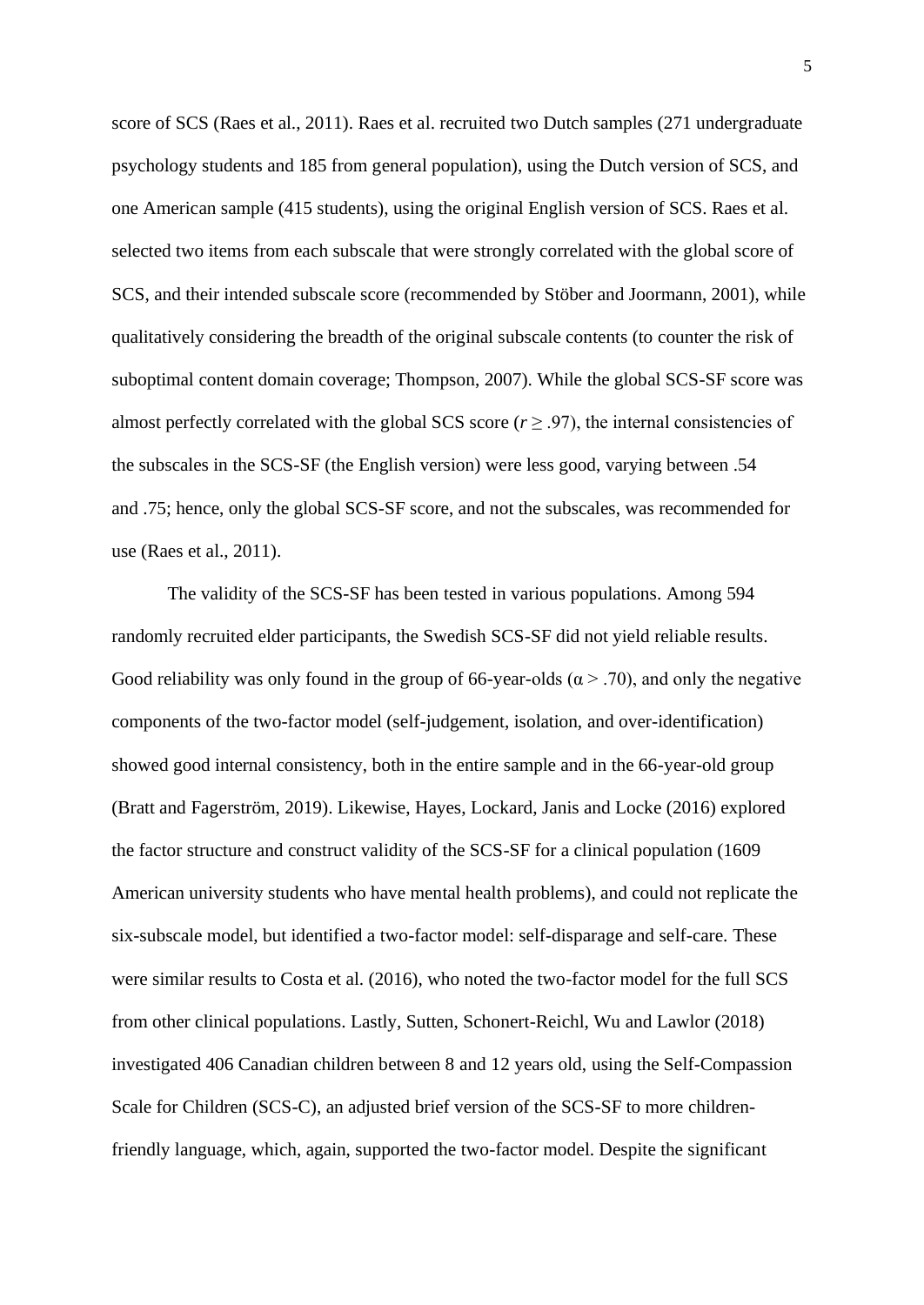differences of the levels of self-compassion in different cultures (Neff et al., 2008), the SCS-SF to date has not been evaluated in UK populations. Indeed, high internal consistency of SCS-SF in UK populations has been reported in recent studies (e.g.,  $\alpha = 90-0.92$  in  $n=105$ ; Ivtzan et al., 2018; α=.84 in *n*=145; Kotera, Green & Sheffield, 2019), however these studies did not recruit a large sample, and did not examine the factor structure nor the construct validity of the scale. Accordingly, this study aimed to explore the factor structure, reliability, and construct validity of the SCS-SF in UK students. First, the factor structure was examined using CFA: whether we could replicate the hierarchical six-factor structure (as reported by Raes et al., 2011). Second, the reliability of the SCS-SF (internal consistency) was calculated. Lastly, the relationships between the SCS-SF, and self-report measures regarding mental health, self-criticism, self-reassurance, mental health shame, emotional resilience (hereafter 'resilience'), and mental wellbeing (hereafter 'wellbeing') were explored, in order to appraise construct validity of the SCS-SF.

## **Method**

## *Sample and Procedure*

This is part of a research project where the mental health of students in the UK was explored. Ethical approval was granted by the university's research ethics committee. Student participants, who were aged 18 years old or older and were studying at a UK university, were recruited from healthcare and social care programmes at a UK university in the East Midlands via opportunity sampling. Students who were on a study break at the time of the study were excluded. No incentives were offered for participation. Of 365 students approached, 333 (Mage=29.28, SDage=9.06 years old) completed the SCS-SF and other selfreport measures about mental health, self-criticism, self-reassurance, shame, resilience, and wellbeing. There were: 287 females, 45 males and 1 unanswered; 281 undergraduates and 52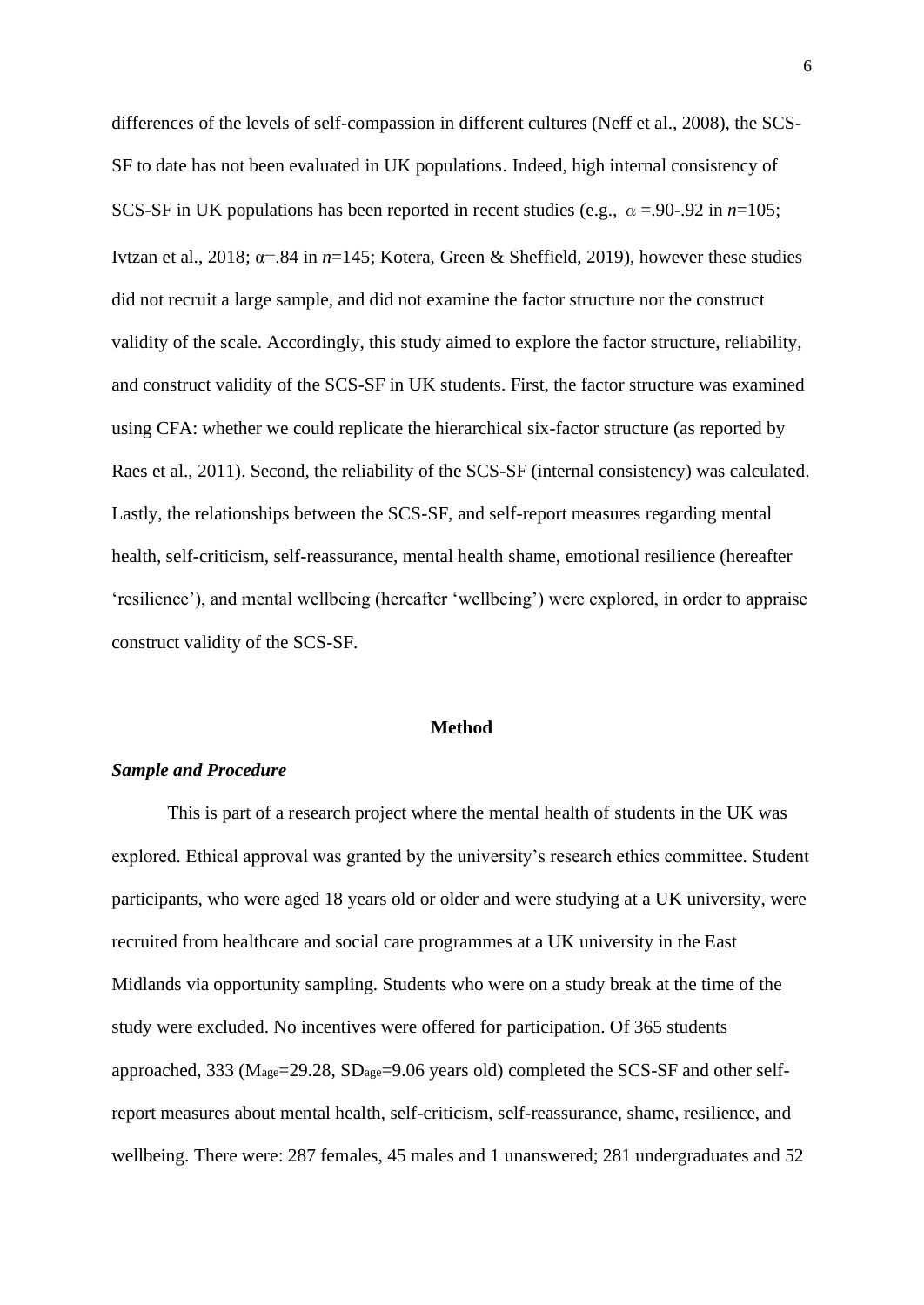postgraduates; 299 home students and 34 international students including 14 other Europeans, 13 Africans, 4 Asians, 2 North Americans, and 1 unanswered.

## *Measures*

The Self-Compassion Scale-Short Form (SCS-SF; Raes et al., 2011) is a 12-item on five-point Likert scale (0='Almost never' to 5='Almost always') to record how often you behave kindly and caringly towards yourself in difficult life situations. The global SCS-SF score had high internal consistency ( $\alpha$ =.86; Raes et al., 2011). As with the original 26-item Self-Compassion Scale (Neff, 2003a), Raes et al. calculated internal consistency for all the six subscales (self-kindness, self-judgment, common humanity, isolation, mindfulness, and over-identification), however it was not high ( $\alpha$ =.54-.75; self-kindness had the lowest, and over-identification had the highest  $\alpha$  values) therefore they recommended only using the glocal score in the SCS-SF. Six items are positively worded (e.g., 'When something painful happens I try to take a balanced view of the situation') and the other six are negatively worded (e.g., 'When I fail at something that's important to me, I tend to feel alone in my failure') thus inversely rated.

The Depression, Anxiety, and Stress Scale 21 (DASS 21), a shortened version of DASS 42 (Lovibond and Lovibond, 1995), was used to measure *mental health*. Reflecting on the past week, participants respond to these 21 items on four-point Likert scale (0='Did not apply to me at all' to 3='Applied to me very much or most of the time'), relating to the levels of depression (e.g., 'I found it difficult to work up the initiative to do things'), anxiety (e.g., 'I felt I was close to panic'), and stress (e.g., 'I was intolerant of anything that kept me from getting on with what I was doing') (seven items each). These subscales had good reliability  $(\alpha = .87-.94;$  Antony et al., 1998).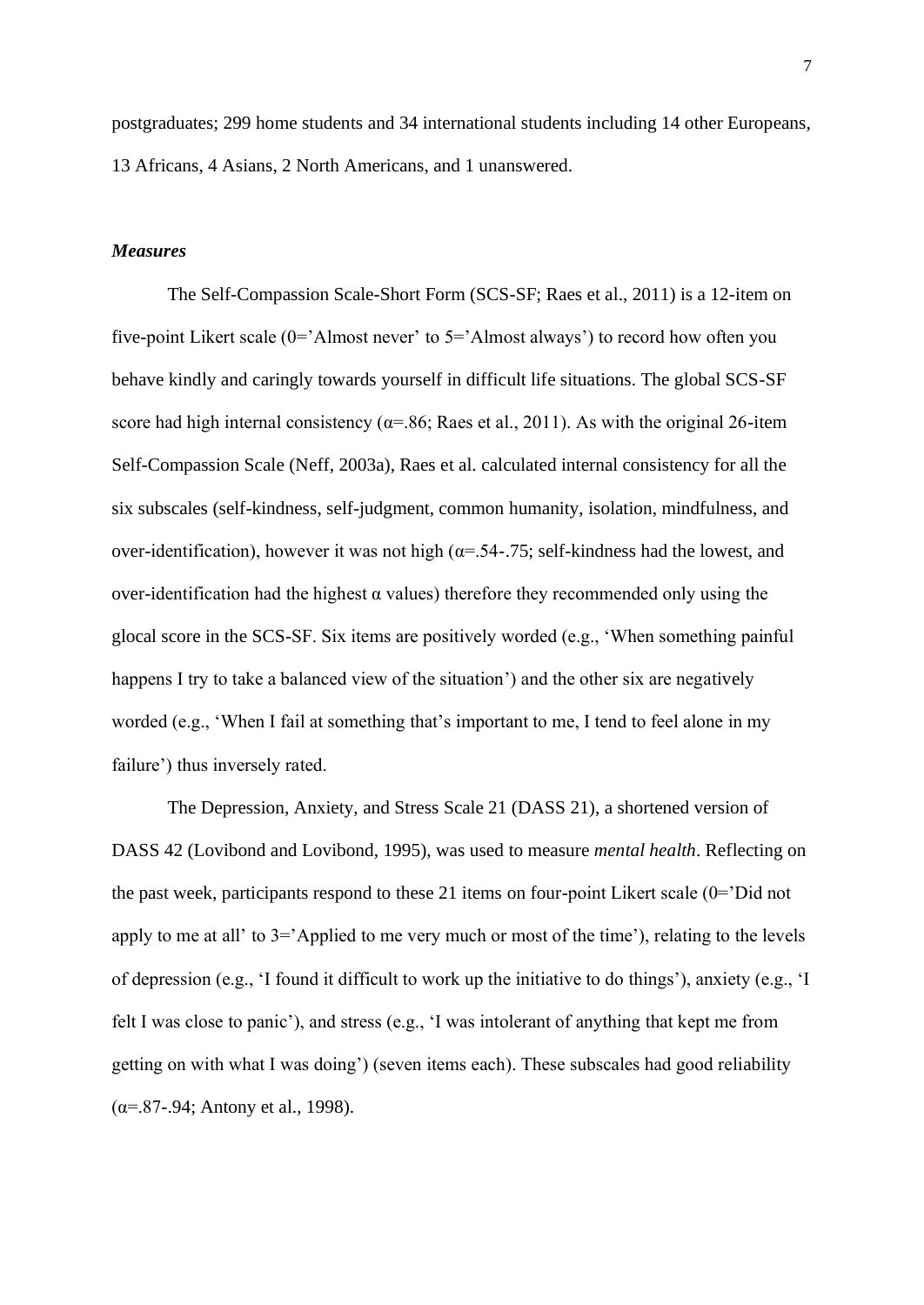*Self-criticism and self-reassurance* were examined employing the Forms of Self-Criticising/Attacking and Self-Reassuring Scale (FSCRS; Gilbert et al., 2004), entailing 22 items on five-point Likert scale (0='Not at all like me' to 4='Extremely like me'). FSCRS appraises how people treat themselves in challenging times, referring to self-criticalness (inadequate-self and hated-self), and self-reassurance (reassured-self). Inadequate-self considers a sense of personal inadequacy (e.g., 'I feel beaten down by my own self-critical thoughts.'; nine items), hated-self considers a desire to persecute the self (e.g., 'I have a sense of disgust with myself.'; five items), and reassured-self considers a sense of supporting the self (e.g., 'I find it easy to forgive myself.'; eight items). These subscales had high internal consistency ( $\alpha$ =.86-.90; Gilbert et al., 2004).

 *Mental health shame* was appraised using the Attitudes Towards Mental Health Problems (ATMHP) scale (Gilbert et al., 2007), consisting of 35 items on four-point Likert scale (0='Do not agree at all' to 3='Completely agree'), dividing into four sections. The first section gauges the perception of their community and family towards mental health problems (e.g., 'My community/family would tend to look down on somebody with mental health problems'; eight items). The second section appraises the perception of their community and family towards them, if they had a mental health problem (i.e., external shame; e.g., 'I think my family/community would see me as inadequate'; ten items). The third section considers their own perception towards themselves if they have a mental health problem, namely, internal shame (e.g., 'I would see myself as a weak person', five items). The fourth section comprising 12 items relates to reflected shame: a) worries of reflected shame on their family, if they had a mental health problem (family-reflected shame; e.g., 'I would worry about the effect on my family') and b) worries of reflected shame on themselves, if a close relative had a mental health problem (self-reflected shame; e.g., 'I would worry that if this were known I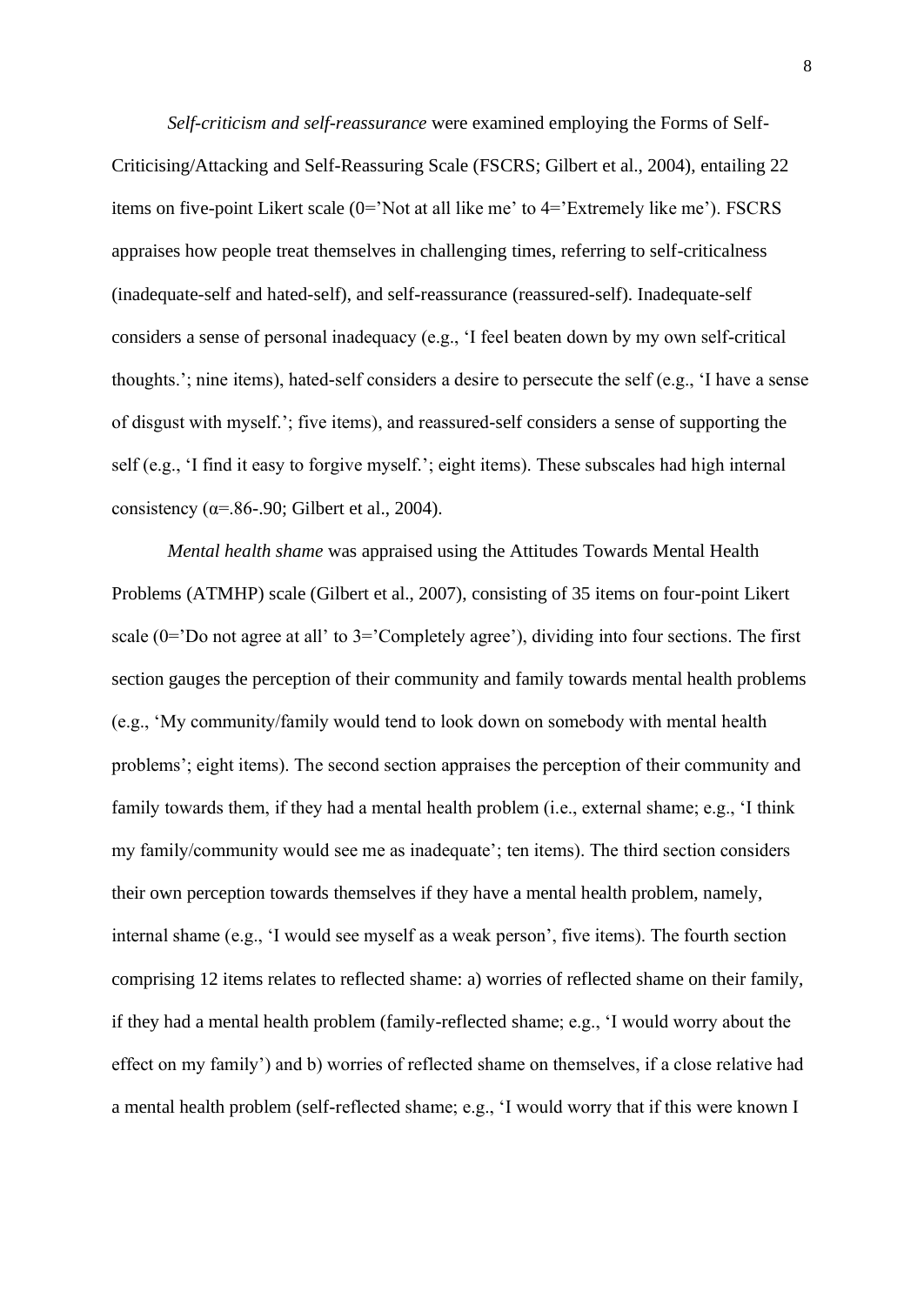would lose status the community'). All of the subscales had high internal consistency ( $\alpha$ =.85-.97; Gilbert et al., 2007).

Brief Resilience Scale (BRS), a six-item on five-point Likert scale measure (1='Strongly Disagree' to 5='Strongly Agree') assessing the ability to bounce back from difficulties (Smith et al., 2008) was used to measure *resilience* (e.g., 'It does not take me long to recover from a stressful event'). Items 2, 4, and 6 are inversely scored. BRS demonstrated high internal consistency ( $\alpha \geq .80$ , Smith et al., 2008).

Lastly, *wellbeing* was measured using the Short Warwick–Edinburgh Mental Wellbeing Scale (SWEMWBS; Stewart-Brown et al., 2009), a seven-item scale, shortened from the original 14-item version (Stewart-Brown and Janmohamed, 2008). Participants reflect on the past two weeks to respond to items including 'I've been feeling optimistic about the future', on a five-point Likert scale ('1' being 'None of the time' to '5' being 'All of the time'). SWEMWBS had high internal consistency ( $\alpha$ =.85; Stewart-Brown et al., 2009).

## *Data Analysis*

First, the factor structure of the SCS-SF was examined through CFA using RStudio version 1.1.463 (RStudio Team, 2015). The goodness of fit of the models was checked using the chi-squared to degrees of freedom ratio ( $\chi$ 2/df), the comparative fit index (CFI), the Tucker-Lewis Index (TLI), the root mean square error of approximation (RMSEA), and the standardised root mean residual (SRMR). χ2/df values less than 5.00 are considered an acceptable fit of the model and values close to or less than 2.00 are considered a good fit (Watkins, 1989). CFI and TLI values greater than .90 are interpreted as an acceptable, and greater than .95 are interpreted as a good model fit. Lastly, RMSEA and SRMR values between .06 and .08 indicate an acceptable model fit, and smaller than .06 indicate a good fit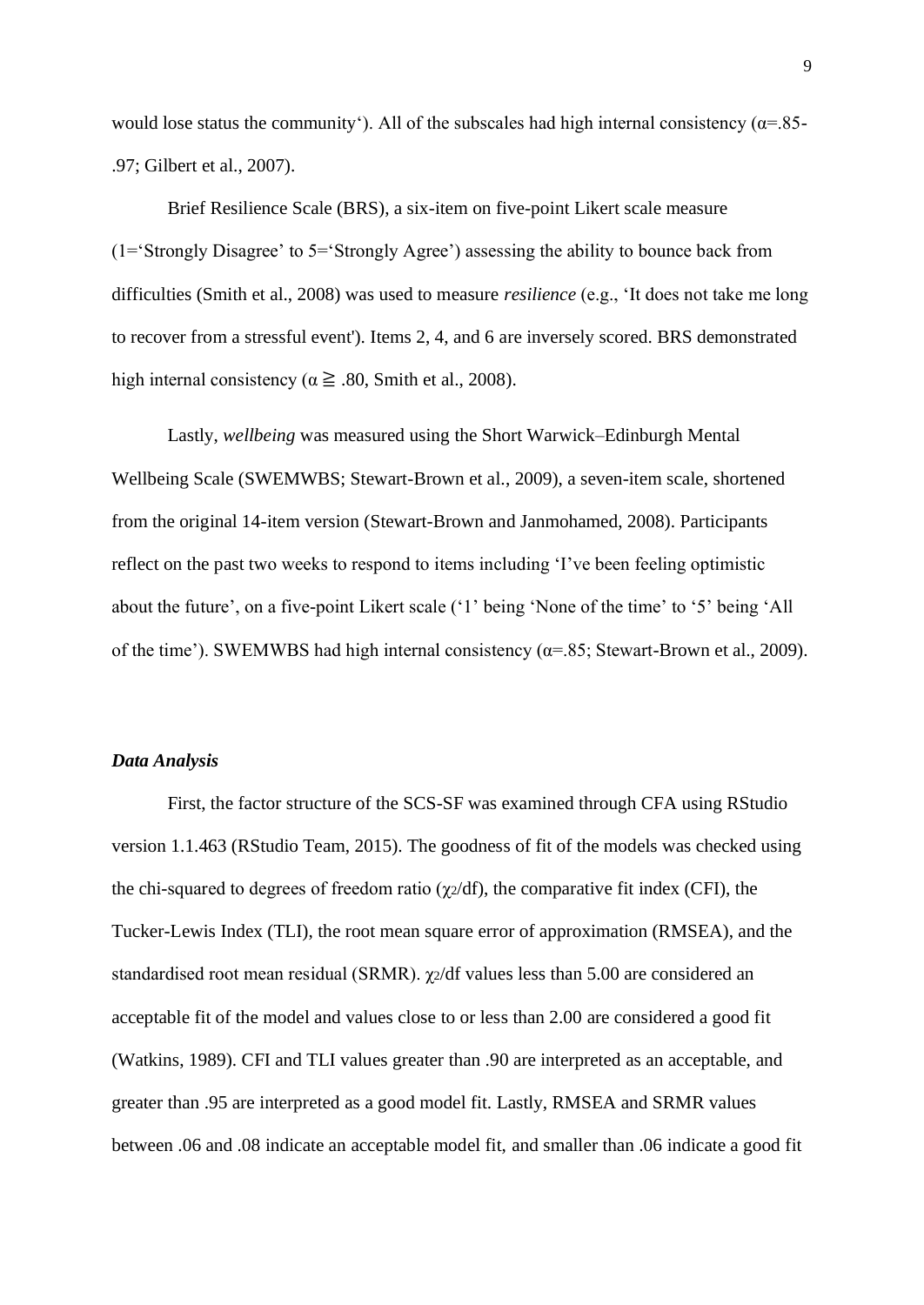(Hu and Bentler, 2009). Recent studies reported that these fit indices can be affected by sample size and data normality (DiStefano et al., 2018; Nye and Drasgow, 2011), a satisfactory model fit was determined when all assessments assured either an acceptable or a good fit.

None of the 12 items in the SCS-SF was deemed to have severe non-normal distribution, assessed from the skewness  $\left($  < 2) and kurtosis  $\left($  < 7) values (Fabrigar, Wegener, MacCallum and Strahan, 1999). Internal consistency was determined with Cronbach's alpha statistic ( $\alpha$ ):  $\alpha \ge 0.80$  was considered as good/high (Nunnally, 1978). Pearson correlations were performed to examine the associations between the SCS-SF and other psychological constructs; correlations coefficients below .19 were interpreted as 'very weak', .20-.39 as 'weak', .40-.59 as 'moderate', .60-.79 as 'strong', and .80-1.0 as 'very strong' (Evans, 1996).

## **Results**

#### *Descriptive Statistics*

| shame, resilience, and wellbeing in 333 UK students                  |                            | Table 1. Descriptive statistics for self-compassion, mental health, self-criticism, self-reassurance, mental health |       |           |
|----------------------------------------------------------------------|----------------------------|---------------------------------------------------------------------------------------------------------------------|-------|-----------|
| <b>Scales</b>                                                        | Measured variables         | Sub/scales (RNG)                                                                                                    | M     | <b>SD</b> |
| Self-Compassion Scale Short-Form                                     |                            | Self-Compassion (1-5)                                                                                               | 2.79  | .68       |
| Depression, Anxiety, and<br>Stress Scale 21                          | <b>Mental Health</b>       | Depression (0-42)                                                                                                   | 11.08 | 9.14      |
|                                                                      |                            | Anxiety $(0-42)$                                                                                                    | 10.90 | 8.73      |
|                                                                      |                            | Stress $(0-42)$                                                                                                     | 16.39 | 9.43      |
| Forms of Self-<br>Criticising/Attacking and<br>Self-Reassuring Scale | Self-Criticism             | Inadequate-Self $(0-36)$                                                                                            | 18.19 | 7.99      |
|                                                                      |                            | Hated-Self (0-20)                                                                                                   | 3.55  | 4.21      |
|                                                                      | Self-Reassurance           | Reassured-Self (0-32)                                                                                               | 19.89 | 5.96      |
| <b>Attitudes Towards Mental</b><br><b>Health Problems Scale</b>      | <b>Mental Health Shame</b> | Community Attitudes (0-12)                                                                                          | 4.31  | 3.07      |
|                                                                      |                            | Family Attitudes (0-12)                                                                                             | 2.21  | 2.85      |
|                                                                      |                            | Community External Shame (0-15)                                                                                     | 5.36  | 4.21      |

Table 1 presents the mean scores and standard deviations of all the study variables.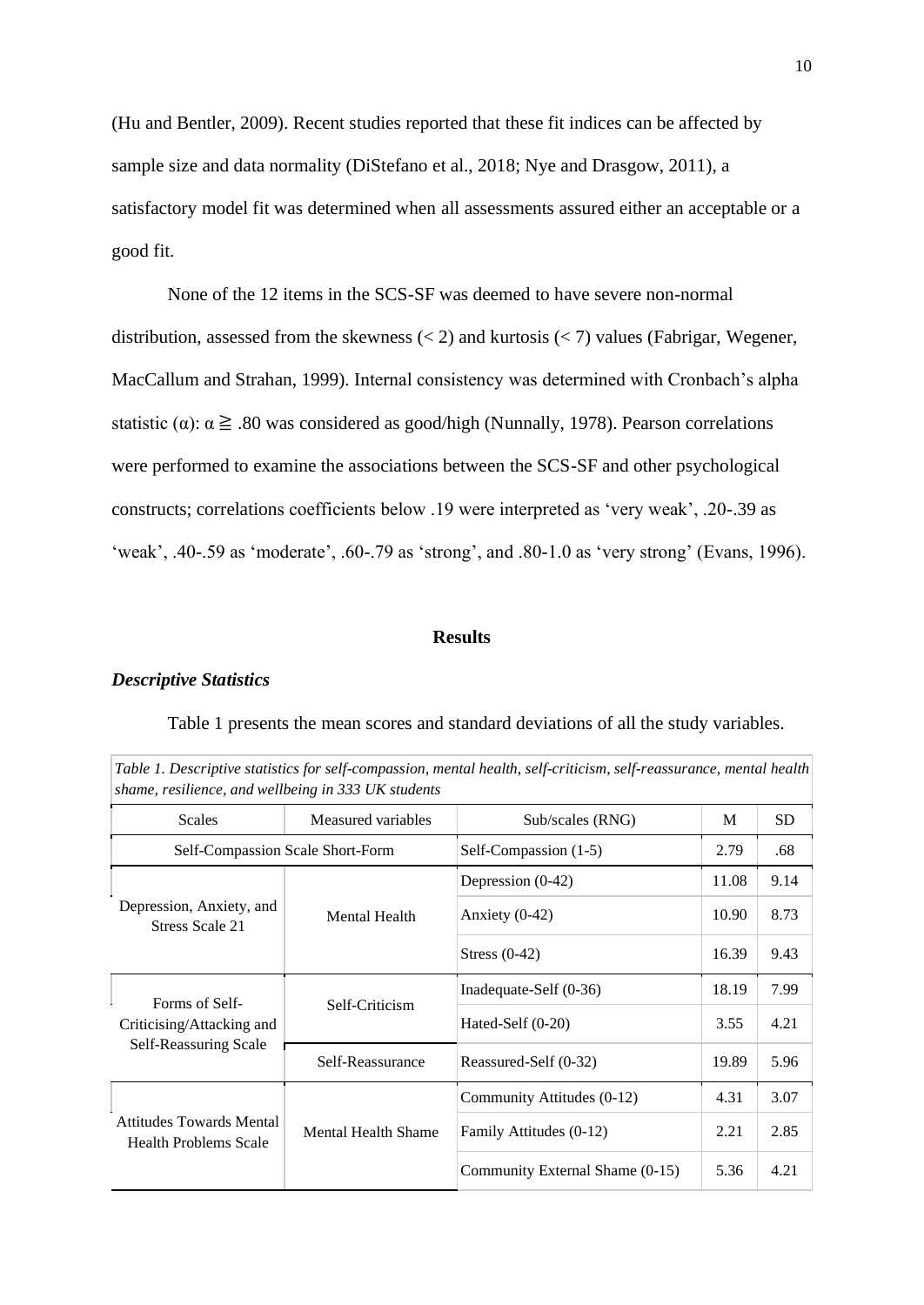|                                                | Family External Shame (0-15) |                               | 2.19  | 3.43 |
|------------------------------------------------|------------------------------|-------------------------------|-------|------|
|                                                |                              | Internal Shame $(0-15)$       | 7.05  | 4.61 |
|                                                |                              | Family-Reflected Shame (0-21) | 5.68  | 5.04 |
|                                                |                              | Self-Reflected Shame (0-15)   | 3.02  | 4.06 |
| <b>Brief Resilience Scale</b>                  |                              | Resilience $(1-5)$            | 3.30  | .84  |
| Short Warwick–Edinburgh Mental Wellbeing Scale |                              | Wellbeing $(7-35)$            | 23.13 | 4.92 |

Table 2. Inter-correlations between the subscales of the Self-Compassion Scale Short-Form (SCS-SF) and correlations with the total score in 333 UK students. SCS-SF Subscales 1 2 3 4 5 6 Total SCS-SF 1 Self-Kindness 23\*\*\*  $2 \text{Self-Judgement}$  .46\*\*\* - . .81\*\*\* 3 Common Humanity  $|.57***|.32***|$  - .62\*\*\* 4 Isolation .31\*\*\* .61\*\*\* .17\*\* - .72\*\*\* 5 Mindfulness .56\*\*\* .36\*\*\* .50\*\*\* .21\*\*\* - .66\*\*\* 6 Over-Identification .33\*\*\* .66\*\*\* .20\*\*\* .68\*\*\* .28\*\*\* - .76\*\*\* \*\*  $p < .01$ , \*\*\* $p < .001$  (2-tailed). Scores in the negative subscales (2, 4, 6) were reversed.

SCS-SF subscales were strongly inter-correlated with each other and the total score, with most of the coefficients greater than .3; these correlations are presented in Table 2.

### *Confirmatory Factor Analysis*

A model with six correlated factors, reported by Raes et al. (2011), was tested. The fit indices computed that the model fit the data to an acceptable to good degree:  $\gamma$ <sub>2</sub> = 89.324 (df  $= 39$ , p < .000),  $\chi$ <sup>2</sup>/df = 2.29 (i.e., < 3 indicating an acceptable fit), CFI = .96 (i.e., > .95 indicating a good fit),  $TLI = .94$  (i.e.,  $> .90$  indicating an acceptable fit), RMSEA = .062 (i.e.,  $\langle .08 \rangle$  indicating an acceptable fit), SRMR = .046 (i.e.,  $\langle .06 \rangle$  indicating a good fit). However, the covariance matrix of latent variables was not positive definite, therefore the results did not replicate the six-factor model (Beaujean, 2014).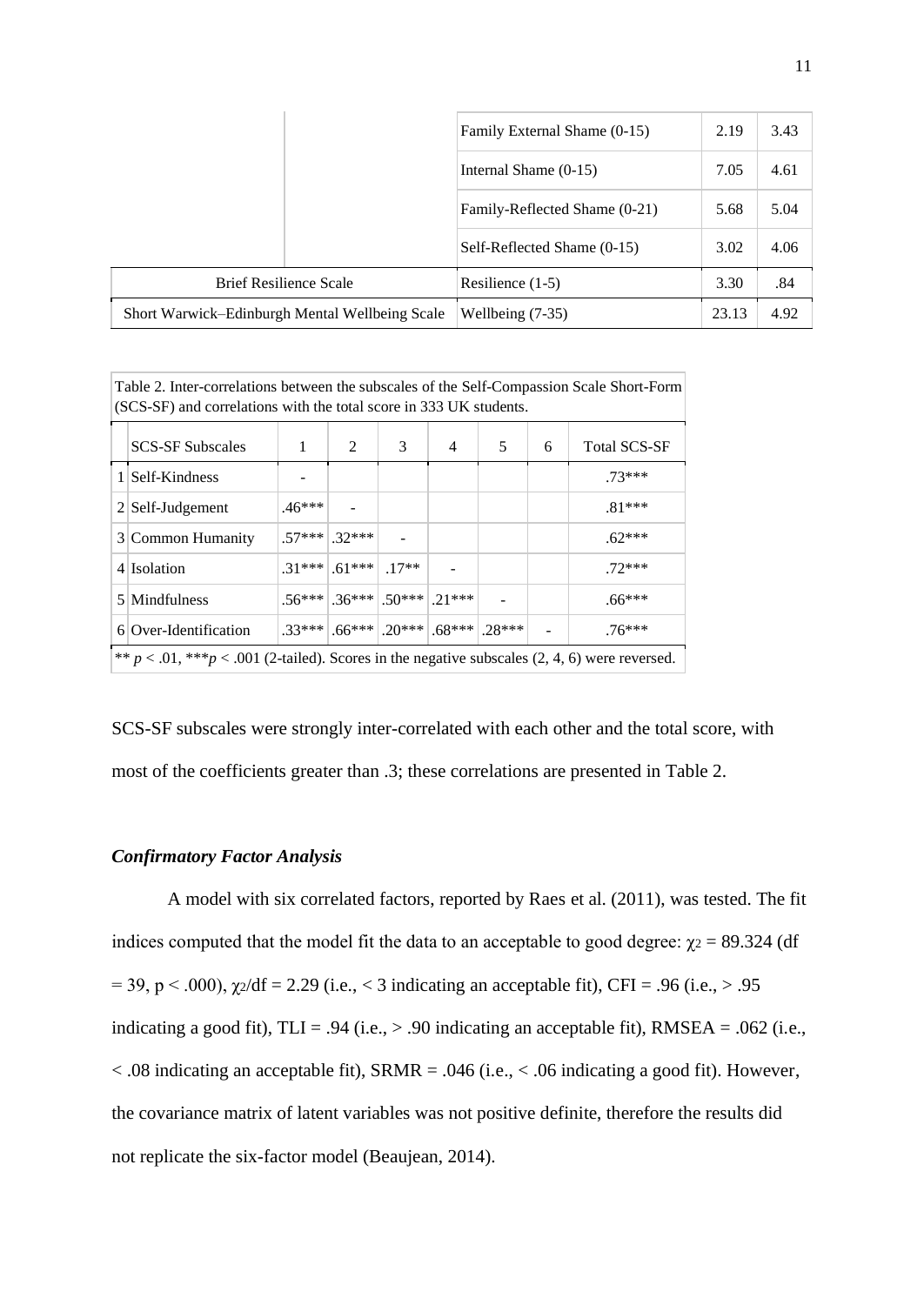Further, as re-appraisal research of the original SCS has reported (e.g., Lopez et al., 2015), we examined the model fit of the two-factor model of the SCS-SF. This time, the covariance matrix of latent variables was not a concern, and an acceptable model fit was calculated:  $\gamma_2 = 150.335$  (df = 53, p < .000),  $\gamma_2$ /df = 2.84 (i.e., < 3 indicating an acceptable fit),  $CFI = .93$  (i.e.,  $> .90$  indicating an acceptable fit), TLI = .91 (i.e.,  $> .90$  indicating an acceptable fit), RMSEA = .074 (i.e.,  $< .08$  indicating an acceptable fit), SRMR = .061 (i.e., < .08 indicating an acceptable fit). Table 3 summarises the factor loadings of each item. In general, the negative factor yielded higher loadings than the positive one.

| Items    | Description                            | Subscales              | Negative | Positive |
|----------|----------------------------------------|------------------------|----------|----------|
| SCS-SF11 | Judgemental about my own flaws         | Self-Judgement         | .78      |          |
| SCS-SF12 | Impatient towards aspects I don't like | Self-Judgement         | .75      |          |
| SCS-SF09 | Fixate on everything that's wrong      | Over-Identification    | .71      |          |
| SCS-SF01 | Consumed by feelings of inadequacy     | Over-Identification    | .68      |          |
| SCS-SF04 | Other people happier than I am         | Isolation              | .67      |          |
| SCS-SF08 | Feel alone in my failure               | Isolation              | .64      |          |
| SCS-SF03 | Balanced view of situation             | Mindfulness            |          | .70      |
| SCS-SF10 | Feelings shared by most people         | <b>Common Humanity</b> |          | .66      |
| SCS-SF06 | The caring and tenderness I need       | Self-Kindness          |          | .66      |
| SCS-SF02 | Understanding of aspects I don't like  | Self-Kindness          |          | .58      |
| SCS-SF07 | Keep my emotions in balance            | Mindfulness            |          | .57      |
| SCS-SF05 | Part of the human condition            | <b>Common Humanity</b> |          | .55      |

Exploratory factor analyses performed using principal components analysis also supported the two-factor model (see Appendix).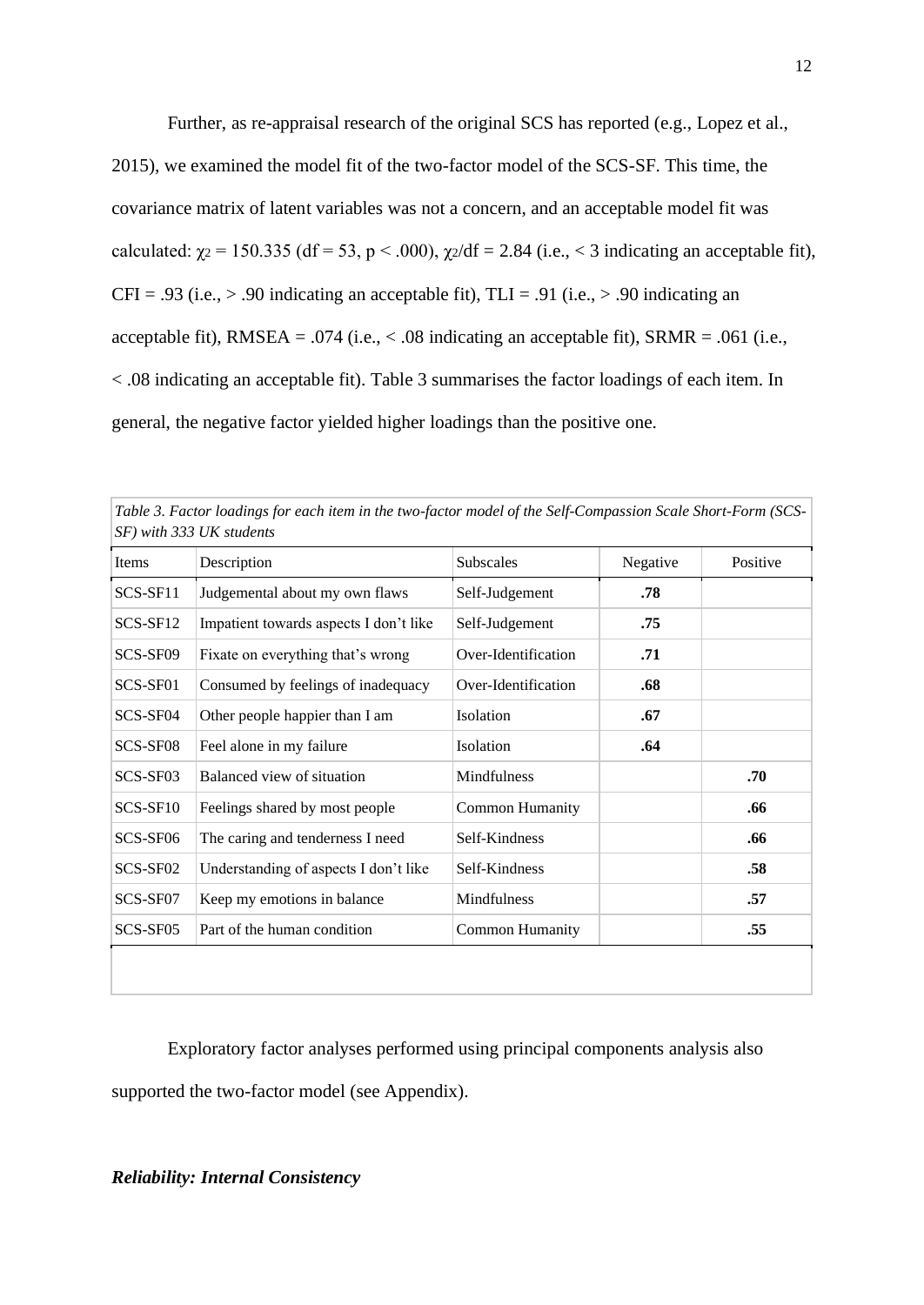Internal consistencies of the items related to negative subscales and positive subscales were calculated. Internal consistency for the negative subscale items was high ( $\alpha$ =.86), and acceptable for the positive subscale items ( $\alpha$ =.79). The SCS-SF total score also demonstrated good internal consistency ( $\alpha$ =.85).

## *Construct Validity: Correlations with Other Self-Report Measures*

Table 4. Correlations between the Self-Compassion Scale-Short Form (SCS-SF)'s positive factor, negative factor, and total score and other constructs: mental health, self-criticism, self-reassurance, mental health shame, resilience, and wellbeing in 333 UK students.

| Measured variables Sub/scales |                                    | <b>SCS-SF Positive Factor</b>                                                               | <b>SCS-SF Negative Factor</b> | SCS-SF<br>Total |
|-------------------------------|------------------------------------|---------------------------------------------------------------------------------------------|-------------------------------|-----------------|
|                               | Depression                         | $-.37**$                                                                                    | $.46**$                       | $-.50**$        |
| Mental Health                 | Anxiety                            | $-.27**$                                                                                    | $.36**$                       | $-.38**$        |
|                               | <b>Stress</b>                      | $-.30**$                                                                                    | $.50**$                       | $-.51**$        |
| Self-Criticism                | Inadequate-Self                    | $-41**$                                                                                     | $.66**$                       | $-.65**$        |
|                               | Hated-Self                         | $-.35**$                                                                                    | $.39**$                       | $-44**$         |
| Self-Reassurance              | Reassured-Self                     | .49**                                                                                       | $-.51**$                      | $.60**$         |
| Mental Health<br>Shame        | <b>Community Attitudes</b>         | $-.08$                                                                                      | .09                           | .02             |
|                               | <b>Family Attitudes</b>            | $-12*$                                                                                      | .08                           | $-.12*$         |
|                               | <b>Community External</b><br>Shame | $-.15**$                                                                                    | $.11*$                        | $-.15**$        |
|                               | Family External Shame              | $-12*$                                                                                      | $.14*$                        | $-.15**$        |
|                               | <b>Internal Shame</b>              | $-.22**$                                                                                    | $.41**$                       | $-.39**$        |
|                               | Family-Reflected<br>Shame          | $-.11*$                                                                                     | $.22**$                       | $-.20**$        |
|                               | Self-Reflected Shame               | $-19**$                                                                                     | $.11*$                        | $-.18**$        |
| Resilience                    |                                    | $.49**$                                                                                     | $-.54**$                      | $.62**$         |
| Wellbeing                     |                                    | $.48**$                                                                                     | $-.48**$                      | $.58**$         |
|                               |                                    | ** $p < .01$ , *p < .05 (2-tailed). Unreversed scores were used for SCS-SF Negative Factor. |                               |                 |

Overall the positive factor, negative factor, and total of SCS-SF were broadly related to other psychological variables, apart from community attitudes. The positive factor was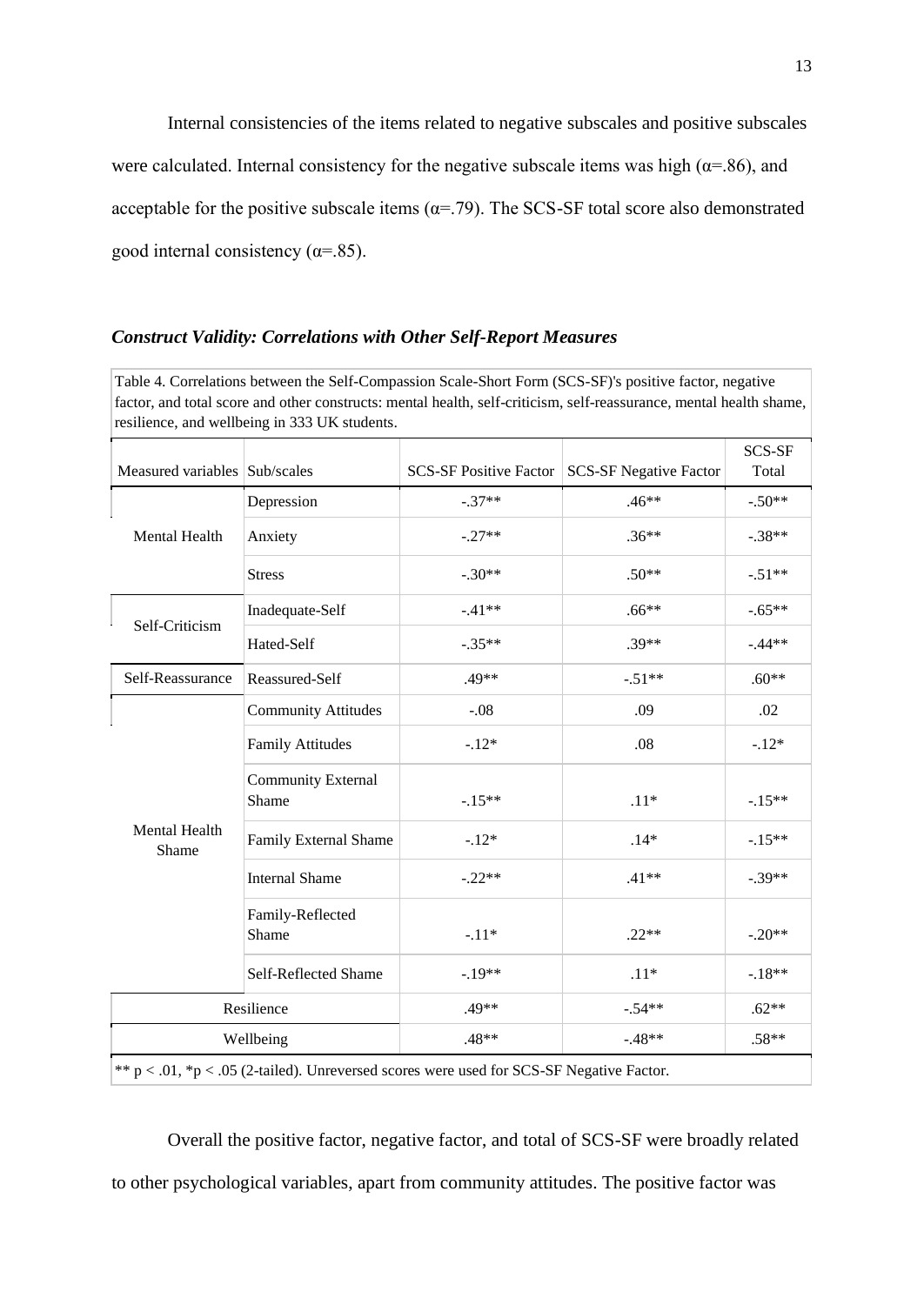moderately related to reassured-self, resilience, wellbeing, and inadequate-self (*r* > .4; Evans, 1996). No variable was strongly related to the positive factor. The negative factor was strongly related to inadequate-self  $(r = -.66)$ , and moderately related to resilience, reassuredself, stress, wellbeing, depression, and internal shame  $(r > .4)$ . Coefficients in the negative factor were, in general, larger than those in the positive factor. The total SCS-SF score was especially strongly related to inadequate-self, resilience, and reassured-self ( $r \geq 0.6$ ), and moderately related to wellbeing, stress, depression, and hated-self ( $r > .4$ ).

## **Discussion**

This study evaluated the psychometric properties of the Self-Compassion Scale-Short in a large student sample in the UK. Results did not confirm the six-factor structure, as proposed by Raes et al. (2011). Contrarily, a two-factor model was identified; the positively formulated items and negatively formulated items, both with high internal consistency. These two factors were differently related to other variables, implying that the meaning of each factor was different. The positive factor was moderately, but not strongly, related to reassured-self, resilience, wellbeing, and inadequate-self: three of them were positive constructs. The negative factor was strongly related to inadequate-self, and moderately related to resilience, reassured-self, stress, wellbeing, depression, and internal shame.

One of the unique findings from this study is that the SCS-SF was deemed to have a two-factor structure of the positively and negatively formulated items, instead of the sixfactor model as reported by Raes et al. (2011). This was consistent with other studies that explored the psychometric properties of the SCS-SF, which failed to replicate the six-factor model, but identified a two-factor model (Bratt and Fagerström, 2019; Hayes et al., 2016; Sutten et al., 2018). Our CFA did not replicate the six-factor model, but did replicate the twofactor model, where the negative factor as the primary factor, and the positive factor as the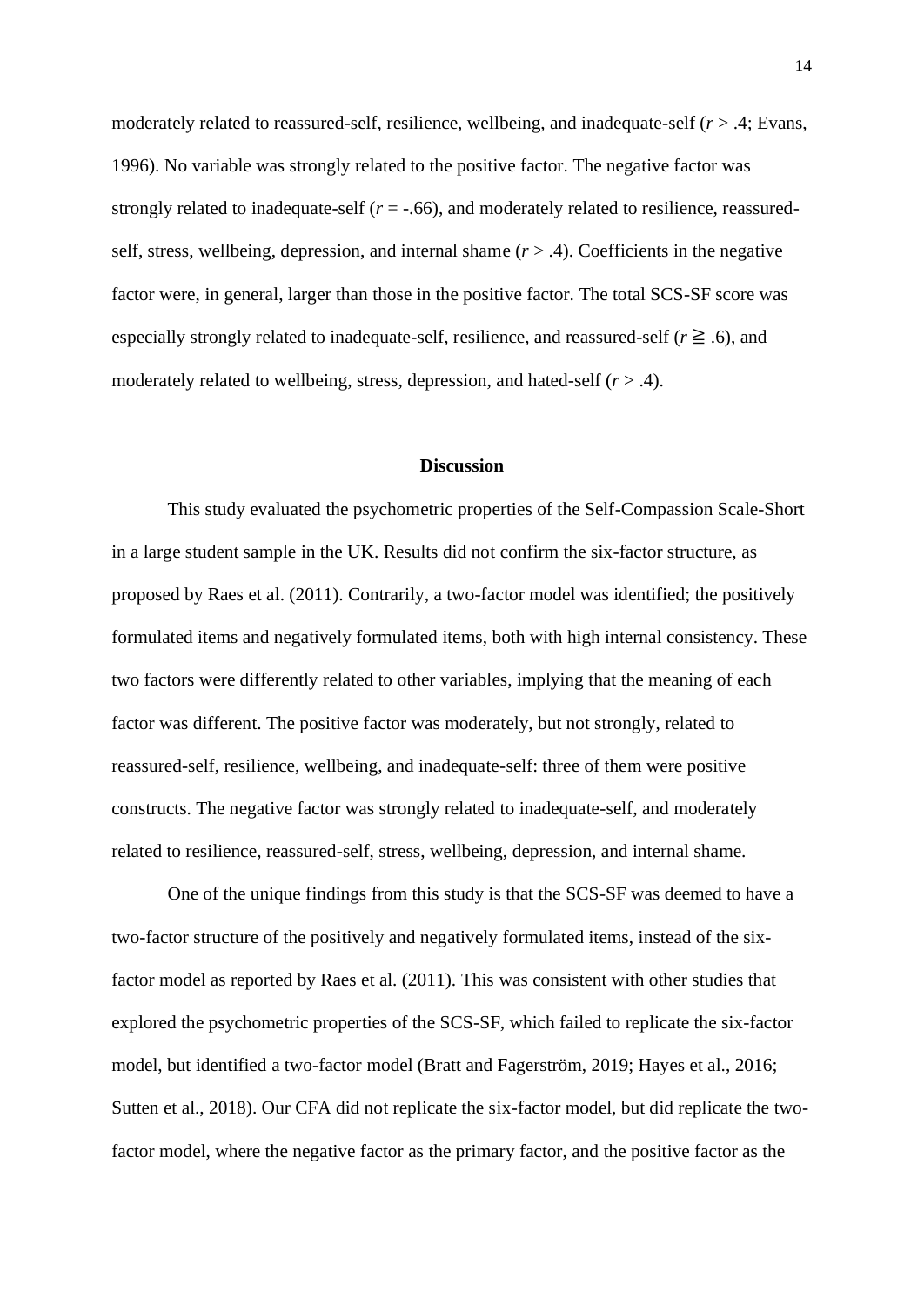secondary factor. This may suggest that the SCS-SF was psychometrically more fit to measure the negative aspects of self-compassion (e.g., self-criticism) than the positive aspects. Although the title of 'self-compassion' suggest a positive psychological construct, the SCS-SF may be more suited to measure the negative construct of self-criticism, as the factor loadings in this factor indicated a higher contribution to the total SCS-SF score than the positive factor. This may suggest a renaming of this scale: Self-Inadequacy and Resilience Scale.

Relatedly, our findings using SCS-SF did not support Neff's theoretical model of selfcompassion (2003), where the three positive subscales contribute to self-compassion, and each positive subscale corresponds to the opposing negative subscale (e.g., self-judgment is an opposing construct to self-kindness). Common humanity was most strongly related to selfjudgement, not isolation among the three negative subscales; and over-identification was most strongly related to self-kindness, not mindfulness among the three positive subscales. Moreover, the SCS-SF was more firmly associated with the negative psychological variables than the positive psychological ones. Both the negative factor and the total score were most strongly related to inadequate-self, suggesting that the utility of this scale may be better expressed using constructs such as 'self-inadequacy' in the title. Considering that it is a twofactor model with the positive items and negative ones, the positive aspects may be expressed using positive constructs such as 'resilience', contrasting to the negative 'self-inadequacy'. These words may better inform researchers and practitioners about what this scale primarily assesses, avoiding participants and patients' misinterpretation (which could cause serious consequences). This may be similar to the recent overuse of the word 'resilience'. Because this word has been used so frequently in diverse contexts, sometimes educators and students use it incorrectly, causing psychological damage to students (Traynor, 2018). The structure of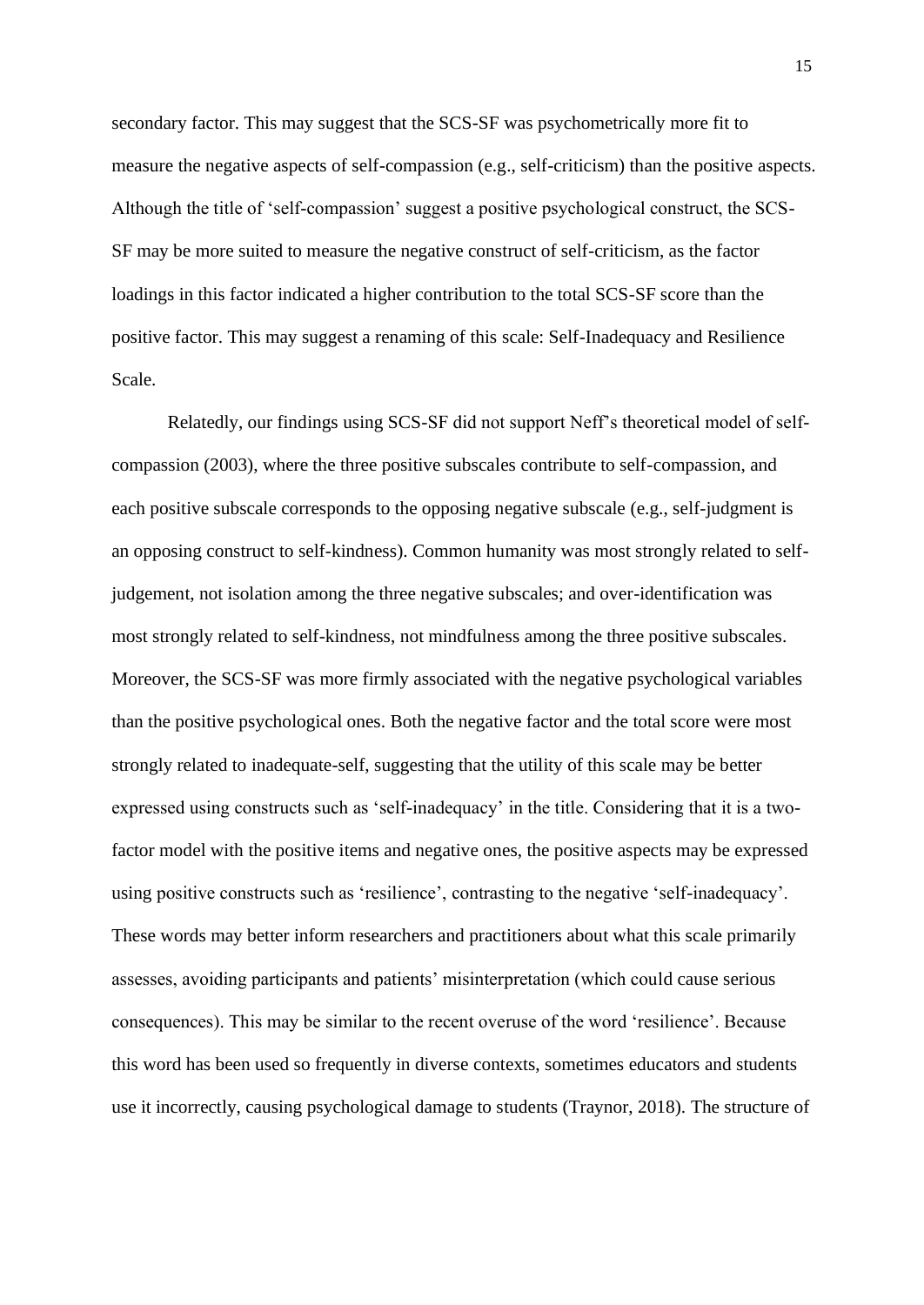the SCS-SF may need to be re-evaluated to better capture the original six factors that were recently confirmed in a large multi-country study (Neff et al, 2019).

Several limitations need to be considered. First, this study only considered a student sample at a UK university via opportunity sampling, which limits the generalisability of the findings. Therefore, the findings may not be generalisable to clinical populations in the UK, while noting that there was no difference in self-compassion between a clinical sample and non-clinical sample (Williams et al., 2014). Moreover, it is unclear whether the findings would be replicated in samples from other countries, in addition to Sweden (Bratt and Fagerström, 2019), America (Hayes et al., 2016), and Canada (Sutten et al., 2018). Second, there might have been other scales to be included to assess the convergent and divergent validity of the SCS-SF. However, the scales included were strongly related to the SCS-SF, which included self-reassurance in the FSCRS, a relatively similar construct to selfcompassion. Likewise, this paper did not compare SCS-SF with other newly developed compassion scales such as the Sussex-Oxford Compassion Scale (SOCS; Gu et al., 2019). Future research needs to compare these compassion scales to identify their characteristics to help practitioners and researchers to discern the most appropriate compassion scale to be used in their population and context. Third, the dropout rate was not insignificant (9%). This may be due to the length of the entire battery of the survey, implying that the response accuracy may be limited (i.e., even students who have completed all the questionnaires might have felt tired towards the end of the survey). Future research can benefit from using such short and reliable scales.

In conclusion, our results did not accord with the proposed six-factor model of the SCS-SF, but did support the two-factor model, where the negative factor had more bearing on the total score than the positive factor. These results differ from the full SCS, which replicated the six-factor model but did not replicate the two-factor model across 20 samples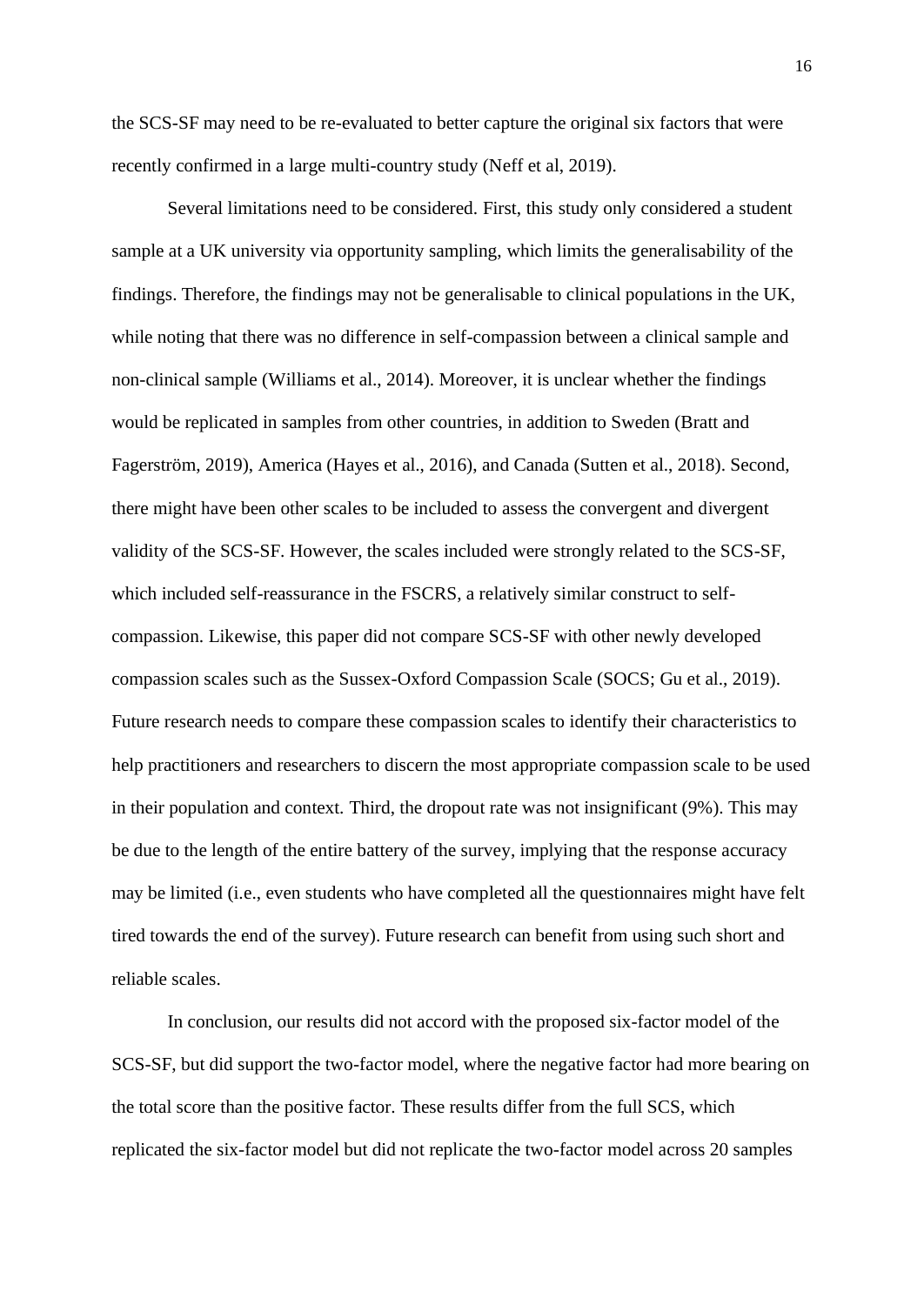$(n = 11,685;$  Neff et al., 2019). Considering the SCS-SF's higher relevancy to the negative constructs than the positive ones, the current title of self-compassion - a rather positive construct - may be misleading. To acknowledge the positive factor, a title such as 'selfinadequacy and resilience' (or self-criticism and self-compassion) may capture the characteristics of the scale more accurately. More research is needed to re-appraise the structure of the SCS-SF in a range of populations.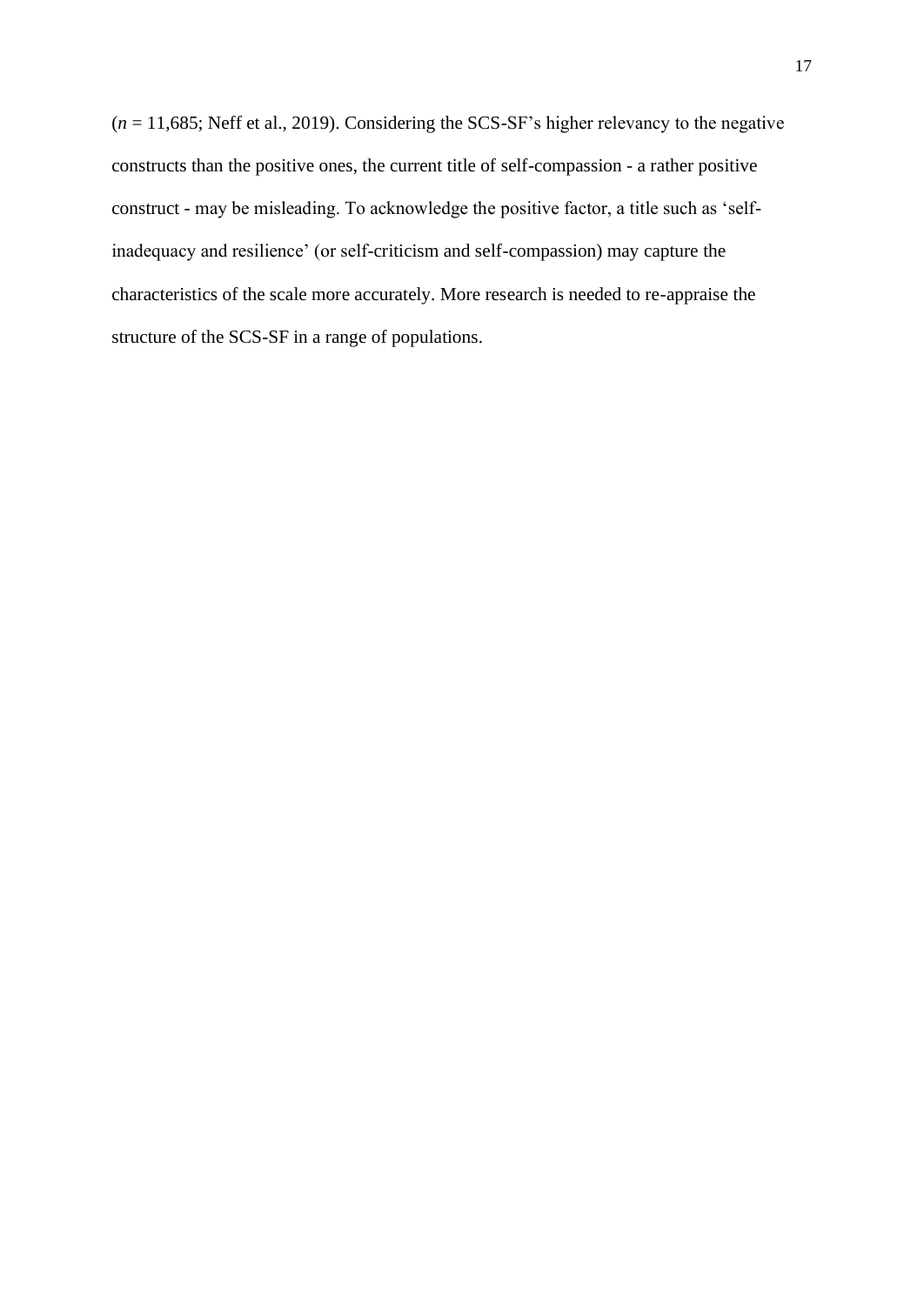#### References

Antony, M., Bieling, P., Cox, B., Enns, M. & Swinson, R. (1998). Psychometric properties of the 42-item and 21-item versions of the Depression Anxiety Stress Scales in clinical groups and a community sample. *Psychological Assessment*, *10*(2), 176–181. doi: 10.1037/1040-3590.10.2.176

Barnard, L. K., & Curry, J. F. (2011). Self-compassion: Conceptualizations, correlates, and interventions. *Review of General Psychology*, *15*(4), 289–303. doi: 10.1037/a0025754

Beaujean, A.A. (2014). *Latent variable modeling using R*. New York, NY: Routledge.

Bratt, A., & Fagerström, C. (2019). Self-compassion in old age: Confirmatory factor analysis of the 6-factor model and the internal consistency of the Self-Compassion Scale-Short Form. *Aging and Mental Health*, 1–7. doi: 10.1080/13607863.2019.1569588

- Browne, M. W., & Cudeck, R. (1993). Alternative ways of assessing model fit. In K. A. Bollen and J. S. Long (Eds.), *Testing structural equation models* (pp. 136-162). Newbury Park, CA: Sage.
- Cleare, S., Gumley, A., Cleare, C. J., & O'Connor, R. C. (2018). An investigation of the factor structure of the Self-Compassion Scale. *Mindfulness*, *9*(2), 618–628. doi: 10.1007/s12671-017-0803-1
- Cohen, J. (1988). *Statistical power analysis for the behavioral sciences*. New York, NY: Lawrence Erlbaum.
- Coroiu, A., Kwakkenbos, L., Moran, C., Thombs, B., Albani, C., Bourkas, S., … Körner, A. (2018). Structural validation of the Self-Compassion Scale with a German general population sample. *PLOS ONE*, *13*(2), e0190771. doi: 10.1371/journal.pone.0190771.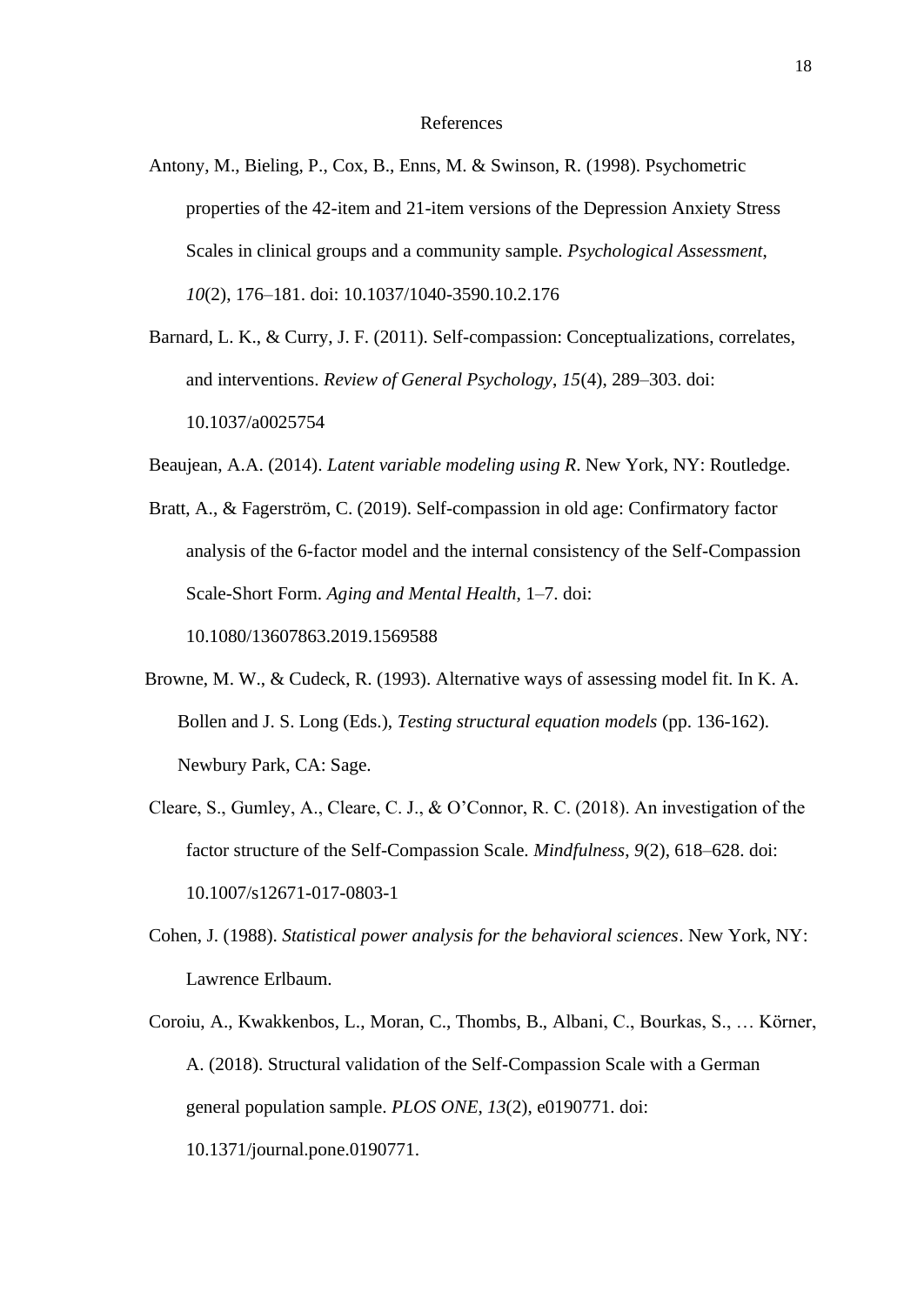- Costa, J., Marôco, J., Pinto-Gouveia, J., Ferreira, C., & Castilho, P. (2016). Validation of the Psychometric properties of the Self-Compassion Scale. Testing the factorial validity and factorial invariance of the measure among borderline personality disorder, anxiety disorder, eating disorder and general populations. *Clinical Psychology and Psychotherapy*, *23*(5), 460–468. doi: 10.1002/cpp.1974
- DiStefano, C., Liu, J., Jiang, N., & Shi, D. (2018). Examination of the weighted root mean square residual: Evidence for trustworthiness? *Structural Equation Modeling: A Multidisciplinary Journal*, *25*(3), 453–466. doi:

10.1080/10705511.2017.1390394

- Evans, J. D. (1996). *Straightforward statistics for the behavioral sciences*. Pacific Grove, CA: Brooks/Cole.
- Fabrigar, L. R., Wegener, D. T., MacCallum, R. C., & Strahan, E. J. (1999). Evaluating the use of exploratory factor analysis in psychological research. *Psychological Methods*, *4*(3), 272–299. doi: 10.1037/1082-989X.4.3.272
- Gilbert, P. (2009). Introducing compassion-focused therapy. *Advances in Psychiatric Treatment*, *15*(3), 199–208. doi: 10.1192/apt.bp.107.005264
- Gilbert, P., Bhundia, R., Mitra, R., McEwan, K., Irons, C., & Sanghera, J. (2007). Cultural differences in shame-focused attitudes towards mental health problems in Asian and non-Asian student women. *Mental Health, Religion & Culture*, *10*(2), 127–141. doi: 10.1080/13694670500415124

Gilbert, P., Catarino, F., Duarte, C., Matos, M., Kolts, R., Stubbs, J., … Basran, J. (2017). The development of compassionate engagement and action scales for self and others. *Journal of Compassionate Health Care, 4*(4). doi: /10.1186/s40639- 017-0033-3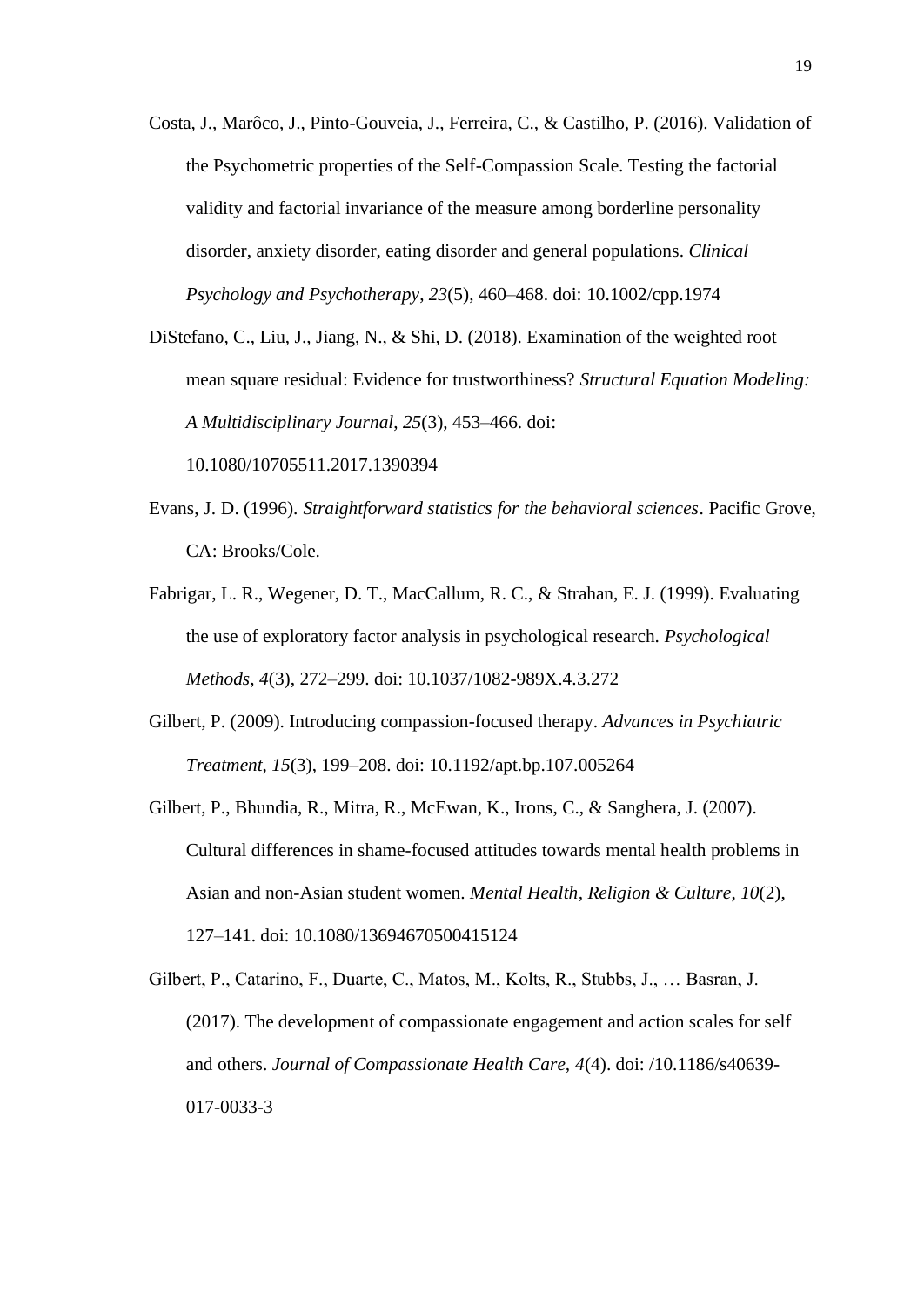Gilbert, P., Clarke, M., Hempel, S., Miles, J., & Irons, C. (2004). Criticizing and reassuring oneself: An exploration of forms, styles and reasons in female students. *British Journal of Clinical Psychology*, *43*(1), 31–50. doi: 10.1348/014466504772812959

- Gilbert, P., & Procter, S. (2006). Compassionate Mind Training for people with high shame and self-criticism: Overview and pilot study of a group therapy approach. *Clinical Psychology and Psychotherapy*, *13*, 353–379. doi: 10.1002/cpp.507
- Gu, J., Baer, R., Cavanagh, K., Kuyken, W., & Strauss, C. (2020). Development and psychometric properties of the Sussex-Oxford Compassion Scales (SOCS). *Assessment, 27*(1), 3–20. https://doi.org/10.1177/1073191119860911
- Hayes, J. A., Lockard, A. J., Janis, R. A., & Locke, B. D. (2016). Construct validity of the Self-Compassion Scale-Short Form among psychotherapy clients. *Counselling Psychology Quarterly*, *29*(4), 405–422. doi: 10.1080/09515070.2016.1138397.
- Hu, L., & Bentler, P. M. (1999). Cutoff criteria for fit indexes in covariance structure analysis: Conventional criteria versus new alternatives. *Structural Equation Modeling: A Multidisciplinary Journal*, *6*(1), 1–55. doi:

10.1080/10705519909540118

- Ivtzan, I., Young, T., Lee, H. C., Lomas, T., Daukantaitė, D., & Kjell, O. N. E. (2018). Mindfulness based flourishing program: A cross-cultural study of Hong Kong Chinese and British Participants. *Journal of Happiness Studies, 19*(8), 2205–2223. https://doi.org/10.1007/s10902-017-9919-1
- Kotera, Y., Conway, E., & Van Gordon, W. (2018a). Ethical judgement in UK business students: Relationship with motivation, self-compassion and mental health. *International Journal of Mental Health and Addiction*, 1–15. doi: 10.1007/s11469- 018-0034-2.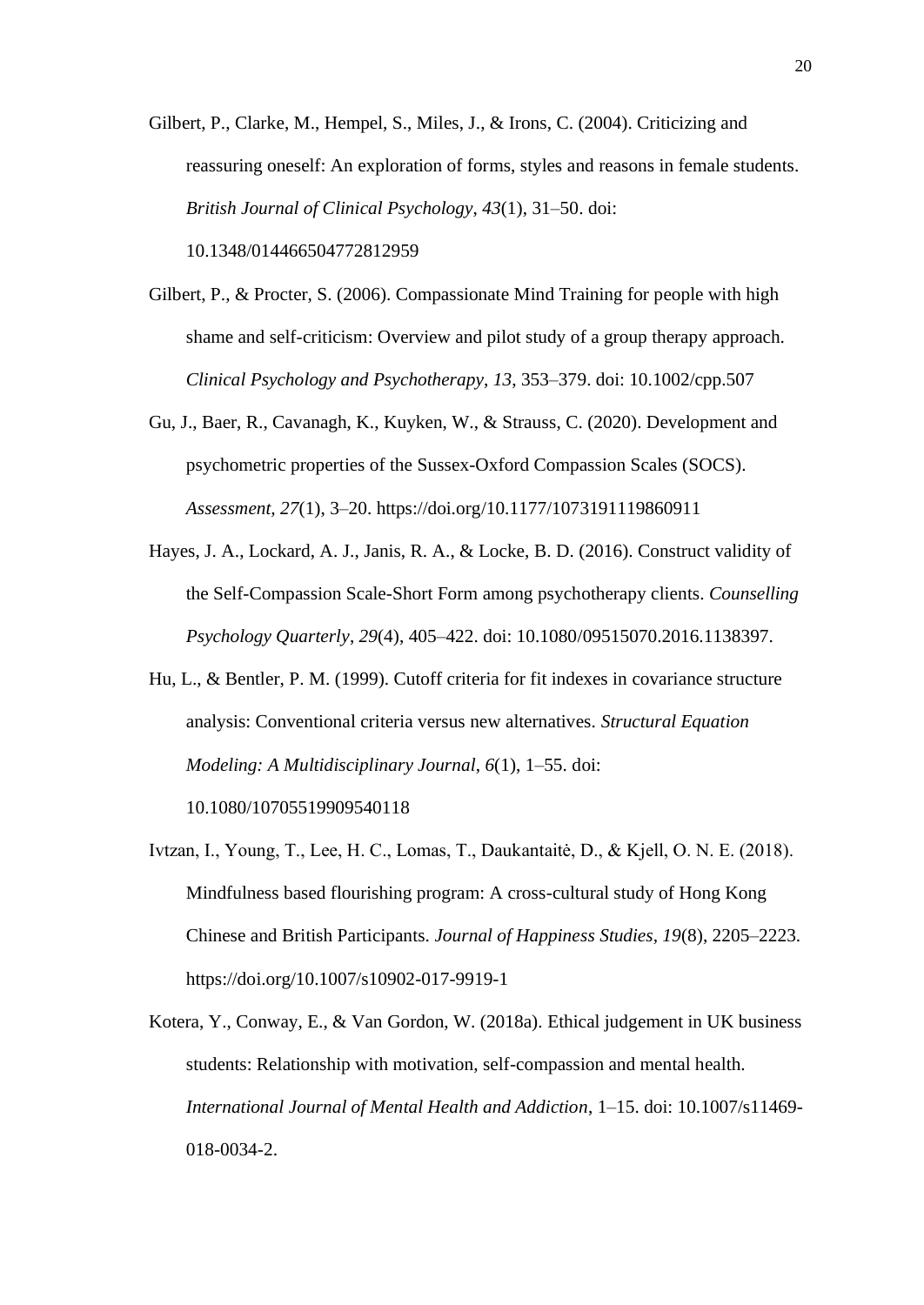- Kotera, Y., Green, P., & Van Gordon, W. (2018b). Mental wellbeing of caring profession students: relationship with caregiver identity, self-compassion, and intrinsic motivation. *Mindfulness & Compassion*, *3*(2), 7–30.
- Kotera, Y., Green, P., & Sheffield, D. (2018c). Mental health attitudes, self-criticism, compassion, and role identity among UK social work students. *British Journal of Social Work*. doi: 10.1093/bjsw/bcy072
- Kotera, Y., Conway, E., & Van Gordon, W. (2019). Mental health of UK university business students: Relationship with shame, motivation and self-compassion. *Journal of Education for Business*, *94*(1), 11–20. doi: 10.1080/08832323.2018.1496898.
- Kotera, Y., Green, P., & Sheffield, D. (2019). Mental health of therapeutic students: Relationships with attitudes, self-criticism, self-compassion, and caregiver identity. *British Journal of Guidance and Counselling*. https://doi.org/10.1080/03069885.2019.1704683
- Leary, M. R., Tate, E. B., Adams, C. E., Batts Allen, A., & Hancock, J. (2007). Selfcompassion and reactions to unpleasant self-relevant events: The implications of treating oneself kindly. *Journal of Personality and Social Psychology*, *92*(5), 887– 904. doi: 10.1037/0022-3514.92.5.887.
- López, A., Sanderman, R., Smink, A., Zhang, Y., van Sonderen, E., Ranchor, A., & Schroevers, M. J. (2015). A reconsideration of the Self-Compassion Scale's total score: Self-compassion versus self-criticism. *PLOS ONE*, *10*(7), e0132940. doi: 10.1371/journal.pone.0132940
- Lovibond, S. & Lovibond, P. (1995). *Manual for the depression anxiety stress scales*. Sydney: Psychology Foundation.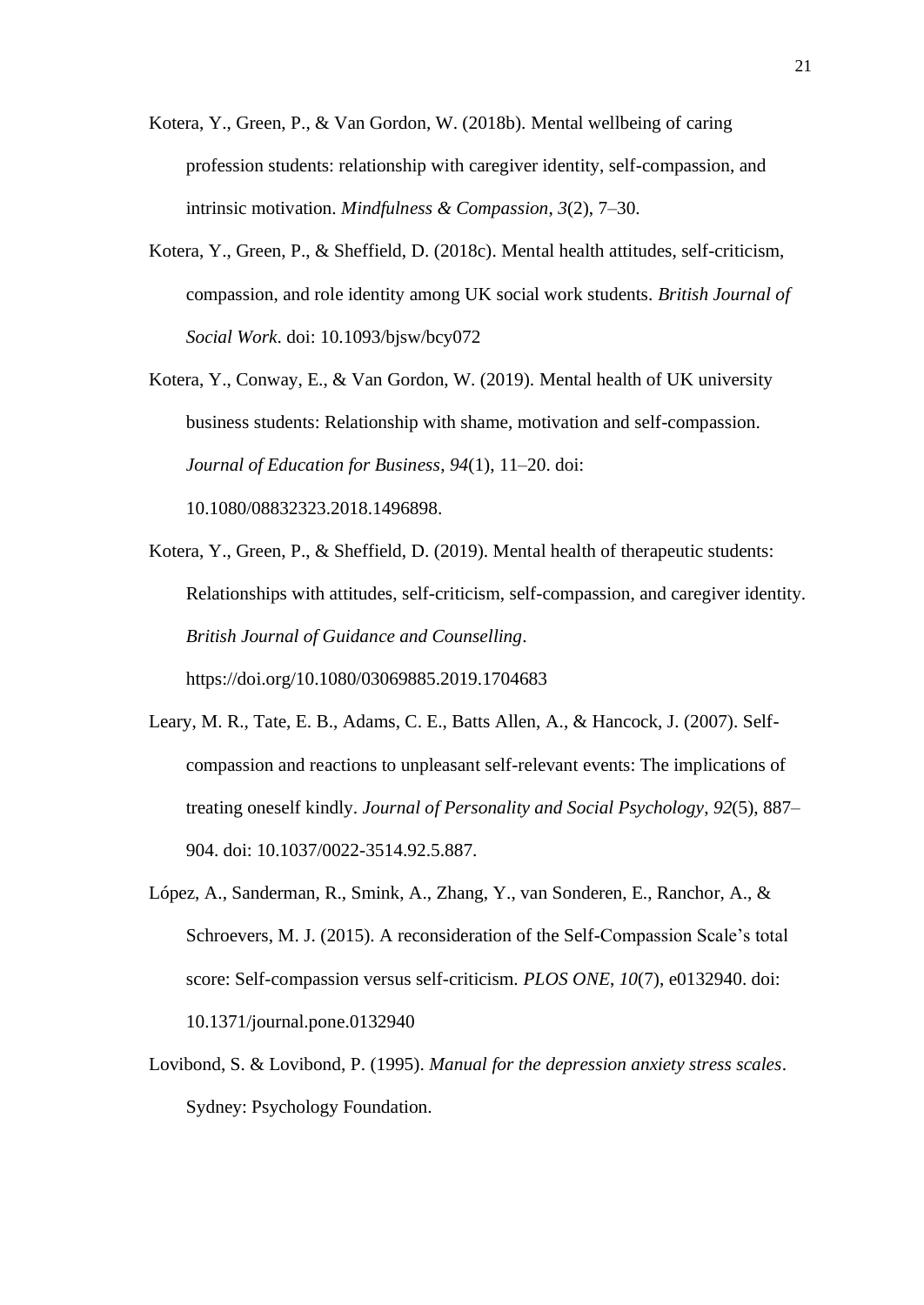- MacBeth, A., & Gumley, A. (2012). Exploring compassion: A meta-analysis of the association between self-compassion and psychopathology. *Clinical Psychology Review*, *32*(6), 545–552. doi: 10.1016/j.cpr.2012.06.003.
- Mantelou, A., & Karakasidou, E. (2003). The effectiveness of a brief self-compassion intervention program on self-compassion, positive and negative affect and life satisfaction. *Psychology*, *8*, 590–610. doi: 10.4236/psych.2017.84038.
- Neff, K. (2003a). Self-compassion: An alternative conceptualization of a healthy attitude toward oneself. *Self and Identity*, *2*(2), 85–101. doi: 10.1080/15298860309032.
- Neff, K. D. (2003b). The development and validation of a scale to measure selfcompassion. *Self and Identity*, *2*(3), 223–250. doi: 10.1080/15298860309027.
- Neff, K. D. (2016). The Self-Compassion Scale is a valid and theoretically coherent measure of self-compassion. *Mindfulness*, *7*(1), 264–274. doi: 10.1007/s12671-015- 0479-3.
- Neff, K. D., Pisitsungkagarn, K., & Hsieh, Y.-P. (2008). Self-compassion and selfconstrual in the United States, Thailand, and Taiwan. *Journal of Cross-Cultural Psychology*, *39*(3), 267–285. doi: 10.1177/0022022108314544
- Neff, K. D., Rude, S. S., & Kirkpatrick, K. L. (2007). An examination of selfcompassion in relation to positive psychological functioning and personality traits. *Journal of Research in Personality*, *41*(4), 908–916. doi: 10.1016/J.JRP.2006.08.002.
- Neff, K. D., Tóth-Király, I., Yarnell, L. M., Arimitsu, K., Castilho, P., Ghorbani, N., … Mantzios, M. (2019). Examining the factor structure of the Self-Compassion Scale in 20 diverse samples: Support for use of a total score and six subscale scores. *Psychological Assessment, 31*(1), 27–45. https://doi.org/10.1037/pas0000629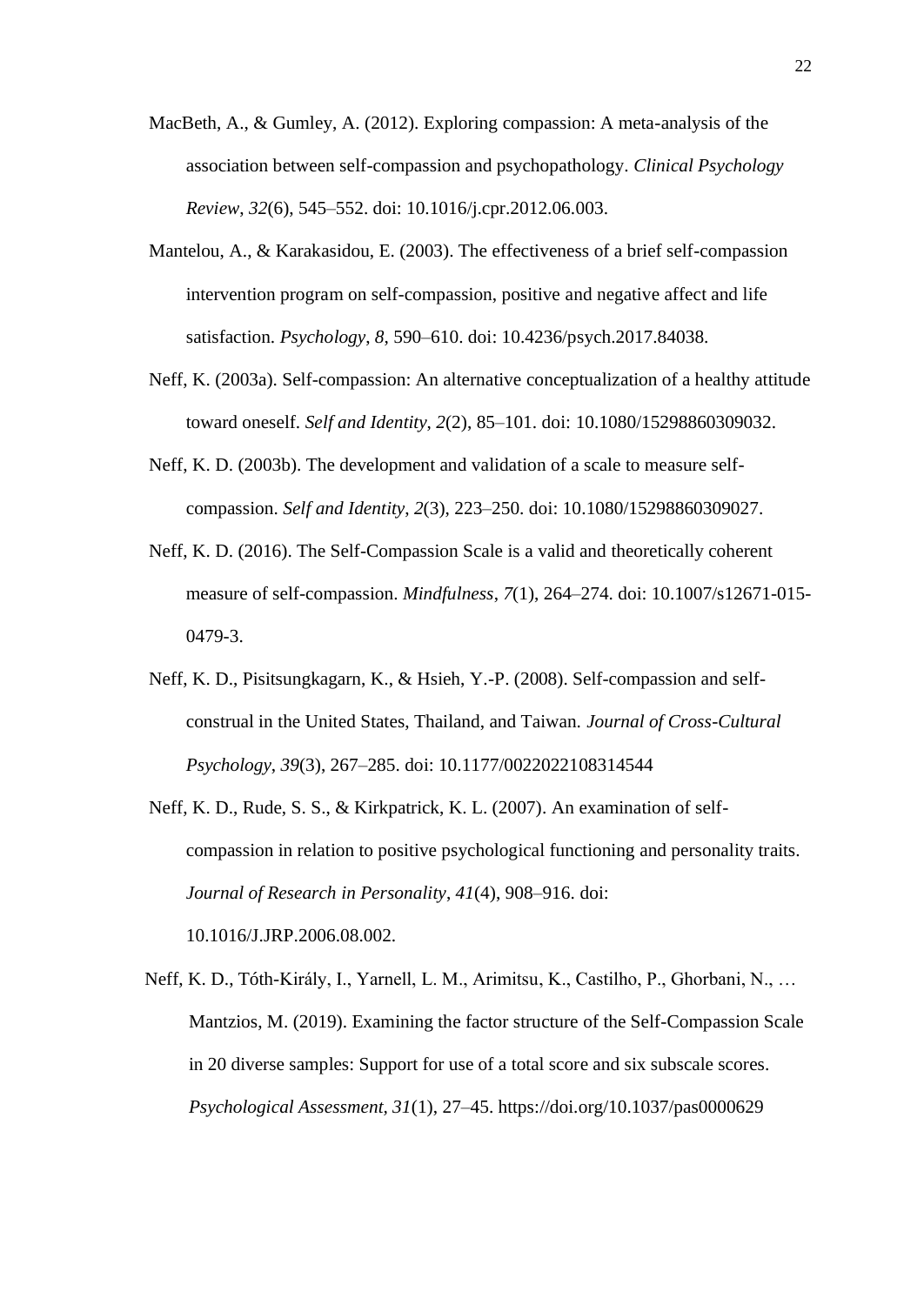Nelson, J. R., Hall, B. S., Anderson, J. L., Birtles, C., & Hemming, L. (2018). Self– compassion as self-care: A simple and effective tool for counselor educators and counseling students. *Journal of Creativity in Mental Health*, *13*(1), 121–133. doi: 10.1080/15401383.2017.1328292.

Nunnally, J. C. (1978). *Psychometric theory*. New York, NY: McGraw-Hill.

- Nye, C. D., & Drasgow, F. (2011). Assessing goodness of fit: Simple rules of thumb simply do not work. *Organizational Research Methods*, *14*(3), 548–570. doi: 10.1177/1094428110368562
- Phillips, W. J., & Ferguson, S. J. (2013). Self-compassion: A resource for positive aging. *The Journals of Gerontology Series B: Psychological Sciences and Social Sciences*, *68*(4), 529–539. doi: 10.1093/geronb/gbs091
- Raes, F., Pommier, E., Neff, K. D., & Van Gucht, D. (2011). Construction and factorial validation of a short form of the Self-Compassion Scale. *Clinical Psychology and Psychotherapy*, *18*(3), 250–255. doi: 10.1002/cpp.702.

RStudio Team (2015). *RStudio: Integrated development for R*. Boston, MA: RStudio, Inc.

- Schönrock-Adema, J., Heijne-Penninga, M., Van Hell, E. A., Cohen-Schotanus, J., Schönrock, J., & Schönrock-Adema, S. (2009). Medical teacher necessary steps in factor analysis: Enhancing validation studies of educational instruments. The PHEEM applied to clerks as an example. *Medical Teacher, 31*, 226–232. doi: 10.1080/01421590802516756.
- Smith, B. W., Guzman, A., & Erickson, K. (2018). The Unconditional Self-Kindness Scale: Assessing the ability to respond with kindness to threats to the self. *Mindfulness*, *9*(6), 1713–1722. doi: 10.1007/s12671-018-0912-5.
- Smith, B. W., Dalen, J., Wiggins, K., Tooley, E., Christopher, P., & Bernard, J. (2008). The brief resilience scale: Assessing the ability to bounce back. *International*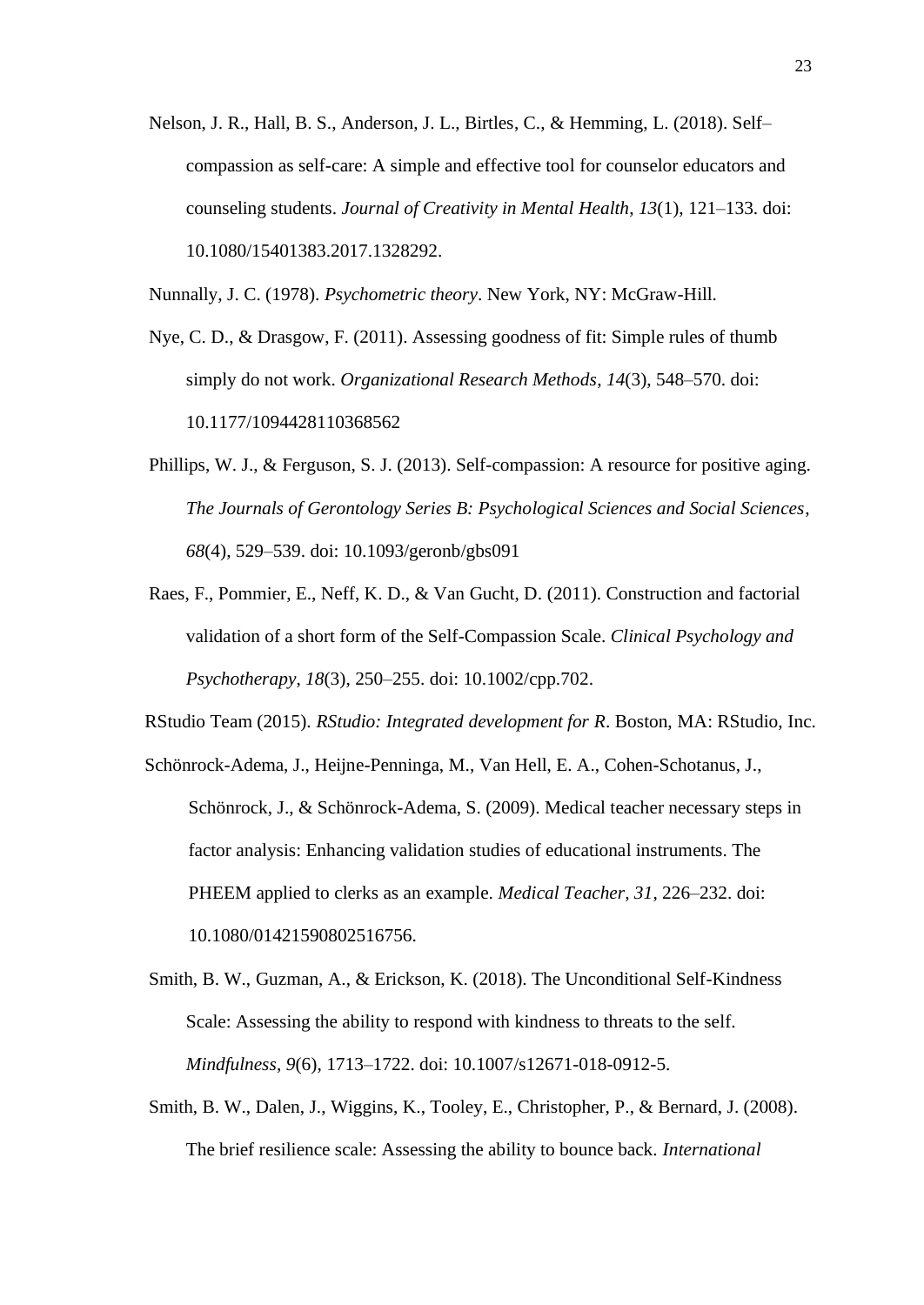*Journal of Behavioral Medicine*, *15*(3), 194–200. doi:

10.1080/10705500802222972

Stewart-Brown, S. & Janmohamed, K. (2008). *Warwick-Edinburgh Mental Well-being Scale (WEMWBS) user guide version 1*. Warwick: Warwick Medical School.

Stewart-Brown, S., Tennant, A., Tennant, R., Platt, S., Parkinson, J., & Weich, S. (2009). Internal construct validity of the Warwick-Edinburgh Mental Well-being Scale (WEMWBS): A Rasch analysis using data from the Scottish Health Education Population Survey. *Health and Quality of Life Outcomes*, *7*(1), 15. doi: 10.1186/1477-7525-7-15

- Stöber, J., & Joormann, J. (2001). Worry, procrastination, and perfectionism: Differentiating amount of worry, pathological worry, anxiety, and depression. *Cognitive Therapy and Research*, *25*(1), 49–60. doi: 10.1023/A:1026474715384
- Sutton, E., Schonert-Reichl, K. A., Wu, A. D., & Lawlor, M. S. (2018). Evaluating the reliability and validity of the Self-Compassion Scale-Short Form adapted for children ages 8–12. *Child Indicators Research*, *11*(4), 1217–1236. doi: 10.1007/s12187-017-9470-y
- Thompson, E. R. (2007). Development and validation of an internationally reliable short-form of the Positive and Negative Affect Schedule (PANAS). *Journal of Cross-Cultural Psychology*, *38*(2), 227–242. doi: 10.1177/0022022106297301.
- Traynor, M. (2018). Guest editorial: What's wrong with resilience. *Journal of Research in Nursing*. doi: 10.1177/1744987117751458.
- Watkins, D. (1989). The role of confirmatory factor analysis in cross-cultural research. *International Journal of Psychology*, *24*(2–6), 685–701. doi :10.1080/00207598908247839.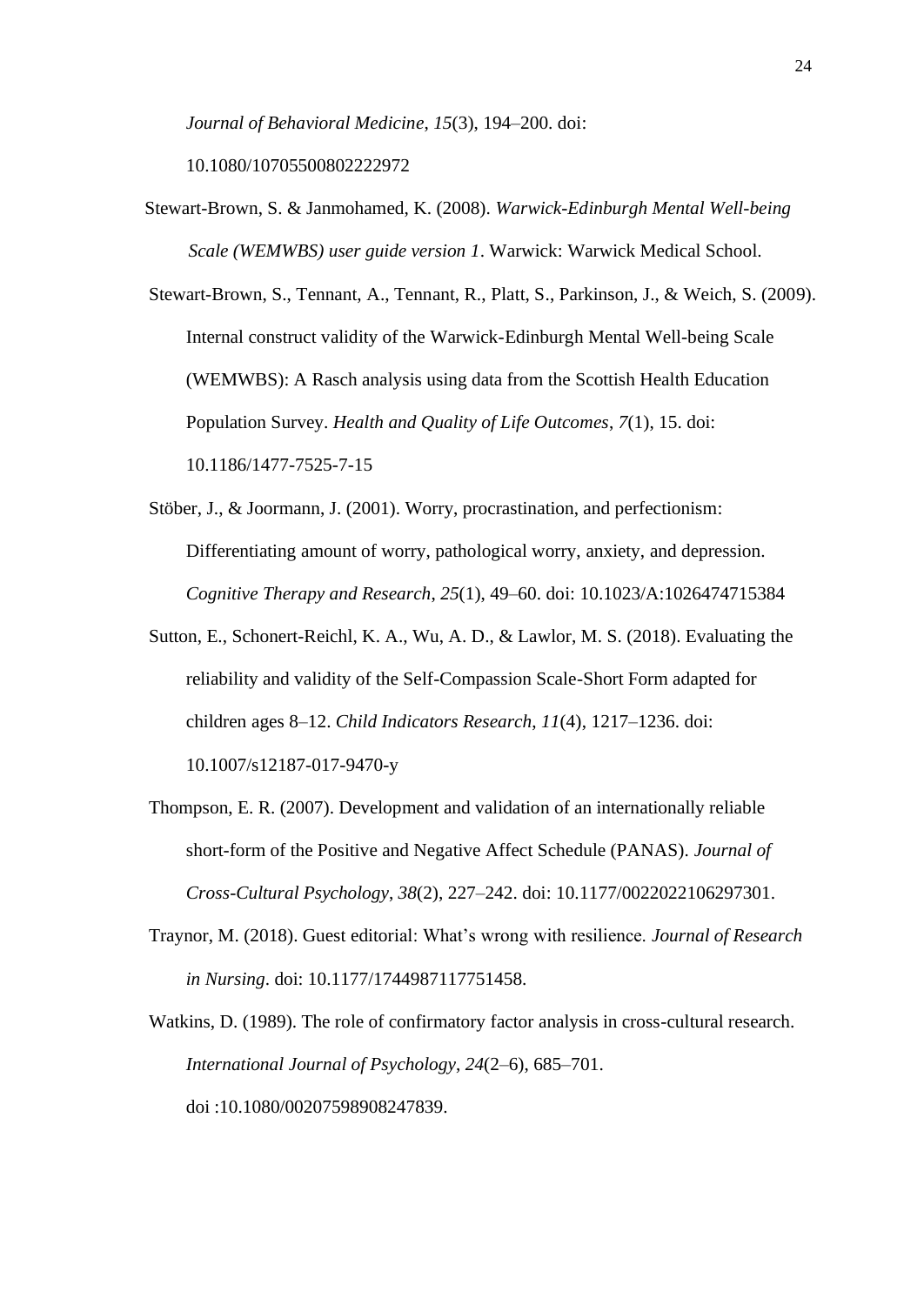- Williams, M. J., Dalgleish, T., Karl, A., & Kuyken, W. (2014). Examining the factor structures of the Five Facet Mindfulness Questionnaire and the Self-Compassion Scale. *Psychological Assessment*, *26*(2), 407–418. doi: 10.1037/a0035566.
- Zenger, M., Körner, A., Maier, G. W., Hinz, A., Stöbel-Richter, Y., Brähler, E., & Hilbert, A. (2015). The Core Self-Evaluation Scale: Psychometric properties of the German version in a representative sample. *Journal of Personality Assessment*, *97*(3), 310–318. doi: 10.1080/00223891.2014.989367.
- Zhang, H., Dong, L., Watson-Singleton, N.N., Tarantino, N., Carr, E.R., Niles-Carnes, L.V., Patterson, B., & Kaslow, N.J. (2019). Psychometric properties of the Self-Compassion Scale (SCS) in an African American clinical sample. *Mindfulness*. doi: 10.1007/s12671-019-01099-6.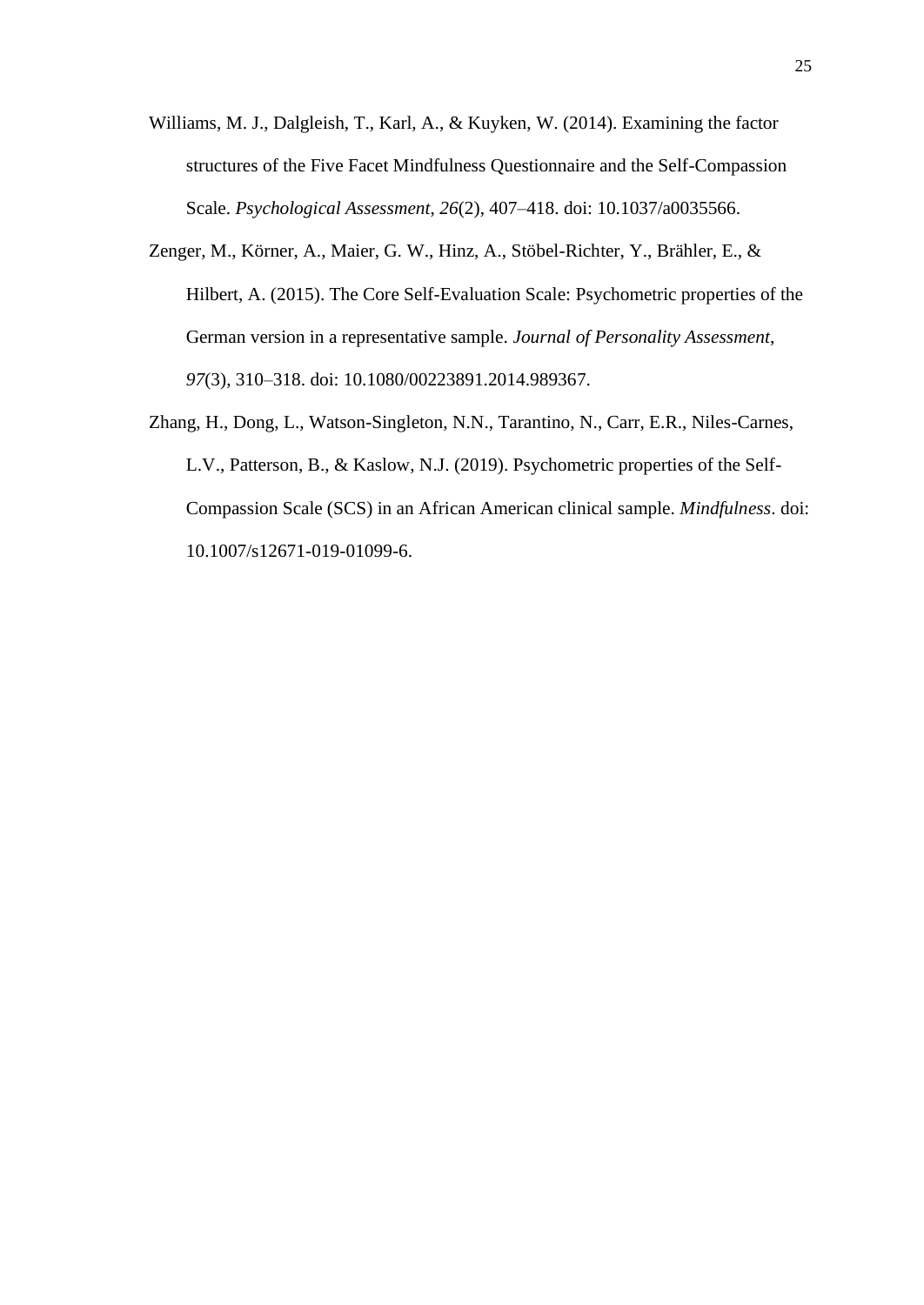#### Appendix 1: Exploratory Factor Analyses

|          | Short-Form (SCS-SF) with 333 UK students                                                                                                         |                        |                                       |             |
|----------|--------------------------------------------------------------------------------------------------------------------------------------------------|------------------------|---------------------------------------|-------------|
|          |                                                                                                                                                  |                        | <b>Rotated Component Coefficients</b> |             |
| Items    | Description                                                                                                                                      | <b>Subscales</b>       | Component 1                           | Component 2 |
| SCS-SF09 | Fixate on everything that's wrong                                                                                                                | Over-Identification    | .80                                   |             |
| SCS-SF08 | Feel alone in my failure                                                                                                                         | Isolation              | .77                                   |             |
| SCS-SF11 | Judgemental about my own flaws                                                                                                                   | Self-Judgement         | .75                                   |             |
| SCS-SF04 | Other people happier than I am                                                                                                                   | Isolation              | .73                                   |             |
| SCS-SF01 | Consumed by feelings of inadequacy                                                                                                               | Over-Identification    | .72                                   |             |
| SCS-SF12 | Impatient towards aspects I don't like                                                                                                           | Self-Judgement         | .72                                   |             |
| SCS-SF03 | Balanced view of situation                                                                                                                       | Mindfulness            |                                       | .76         |
| SCS-SF10 | Feelings shared by most people                                                                                                                   | <b>Common Humanity</b> |                                       | .71         |
| SCS-SF05 | Part of the human condition                                                                                                                      | <b>Common Humanity</b> |                                       | .69         |
| SCS-SF02 | Understanding of aspects I don't like                                                                                                            | Self-Kindness          |                                       | .69         |
| SCS-SF07 | Keep my emotions in balance                                                                                                                      | <b>Mindfulness</b>     |                                       | .63         |
| SCS-SF06 | The caring and tenderness I need                                                                                                                 | Self-Kindness          | $-.37$                                | .60         |
|          | Extraction Method: Principal Component Analysis. Rotation Method: Varimax with Kaiser Normalization.<br>Major loadings for each item are bolded. |                        |                                       |             |

*Rotated Structure Matrix for PCA with Varimax Rotation of a Two-Component Scale. Self-Compassion Scale* 

Exploratory factor Analyses were performed on SPSS 25.0 to examine the factor structure of the SCS-SF, conducting a principal components analysis (PCA). The suitability of PCA was tested before analysis: the correlation matrix demonstrated that all variables had at least one correlation coefficient greater than .30. The overall Kaiser-Meyer-Olkin (KMO) measure was .88 with individual KMO measures all greater than .83, demonstrating 'meritorious' to 'marvelous' values (Kaiser, 1974). Bartlett's Test of Sphericity was statistically significant (*p* < .0005), indicating that the data were likely factorisable.

PCA revealed two components that had eigenvalues above one, and those components explained 38.08% and 16.65% of the total variance each. Visual inspection of the scree plot indicated that two components should be retained (Cattell, 1966). Moreover, a two